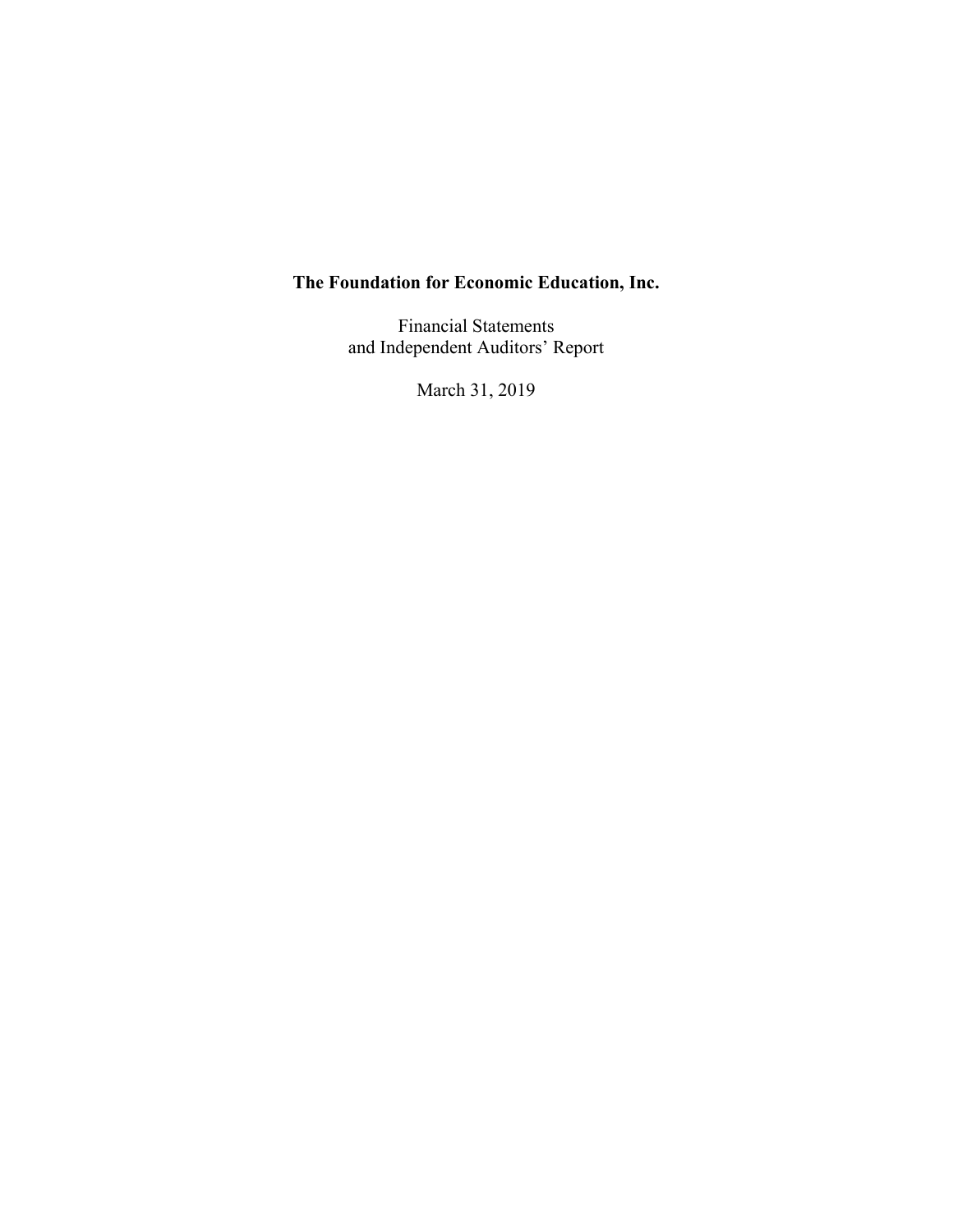Financial Statements March 31, 2019

## **Contents**

| <b>Financial Statements</b> |  |
|-----------------------------|--|
|                             |  |
|                             |  |
|                             |  |
|                             |  |
|                             |  |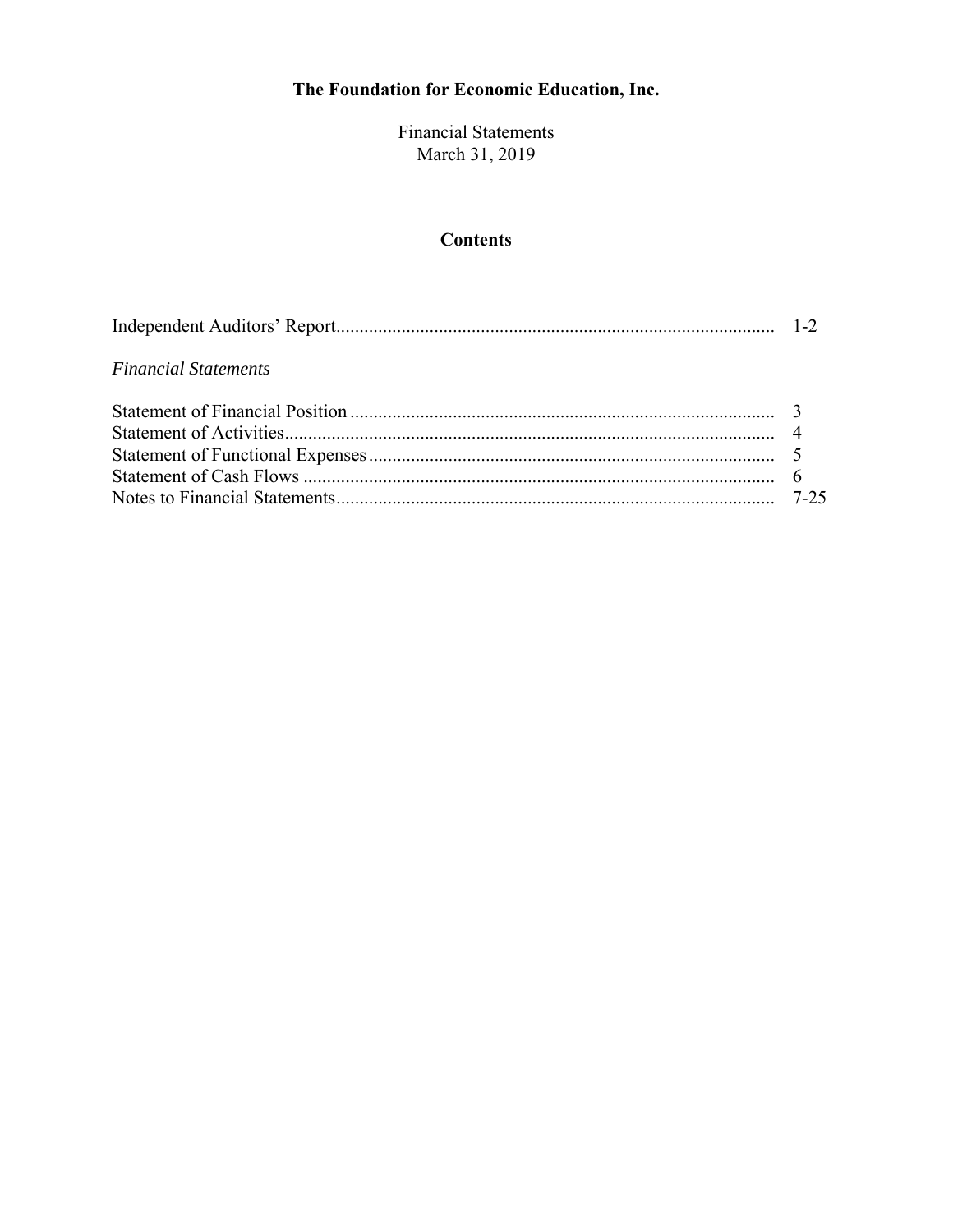

**Rogers & Company PLLC**  Certified Public Accountants

8300 Boone Boulevard Suite 600 Vienna, Virginia 22182

703.893.0300 voice 703.893.4070 facsimile www.rogerspllc.com

## **INDEPENDENT AUDITORS' REPORT**

To the Board of Trustees of The Foundation for Economic Education, Inc.

We have audited the accompanying financial statements of The Foundation for Economic Education, Inc. ("the Foundation"), which comprise the statement of financial position as of March 31, 2019; the related statements of activities, functional expenses, and cash flows for the year then ended; and the related notes to the financial statements.

## *Management's Responsibility for the Financial Statements*

Management is responsible for the preparation and fair presentation of these financial statements in accordance with accounting principles generally accepted in the United States of America; this includes the design, implementation, and maintenance of internal controls relevant to the preparation and fair presentation of financial statements that are free from material misstatement, whether due to fraud or error.

## *Auditor's Responsibility*

Our responsibility is to express an opinion on these financial statements based on our audit. We conducted our audit in accordance with auditing standards generally accepted in the United States of America. Those standards require that we plan and perform the audit to obtain reasonable assurance about whether the financial statements are free from material misstatement.

An audit involves performing procedures to obtain audit evidence about the amounts and disclosures in the financial statements. The procedures selected depend on the auditor's judgment, including the assessment of the risks of material misstatement of the financial statements, whether due to fraud or error. In making those risk assessments, the auditor considers internal control relevant to the entity's preparation and fair presentation of the financial statements in order to design audit procedures that are appropriate in the circumstances, but not for the purpose of expressing an opinion on the effectiveness of the entity's internal control. Accordingly, we express no such opinion. An audit also includes evaluating the appropriateness of accounting policies used and the reasonableness of significant accounting estimates made by management, as well as evaluating the overall presentation of the financial statements.

We believe that the audit evidence we have obtained is sufficient and appropriate to provide a basis for our audit opinion.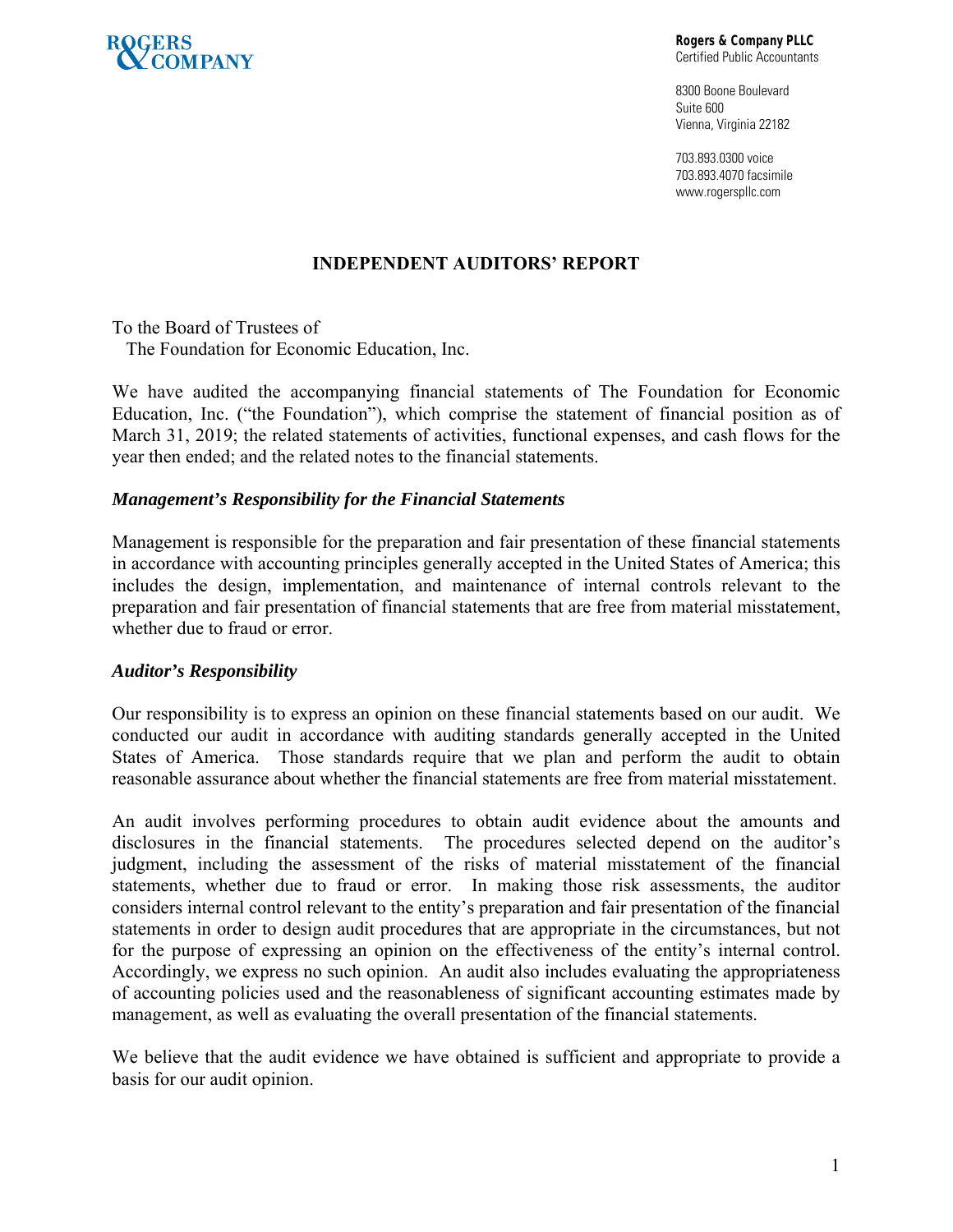

## *Opinion*

In our opinion, the financial statements referred to above present fairly, in all material respects, the financial position of the Foundation as of March 31, 2019, and the changes in its net assets and its cash flows for the year then ended in accordance with accounting principles generally accepted in the United States of America.

Rouers + Commy PLIC

Vienna, Virginia August 15, 2019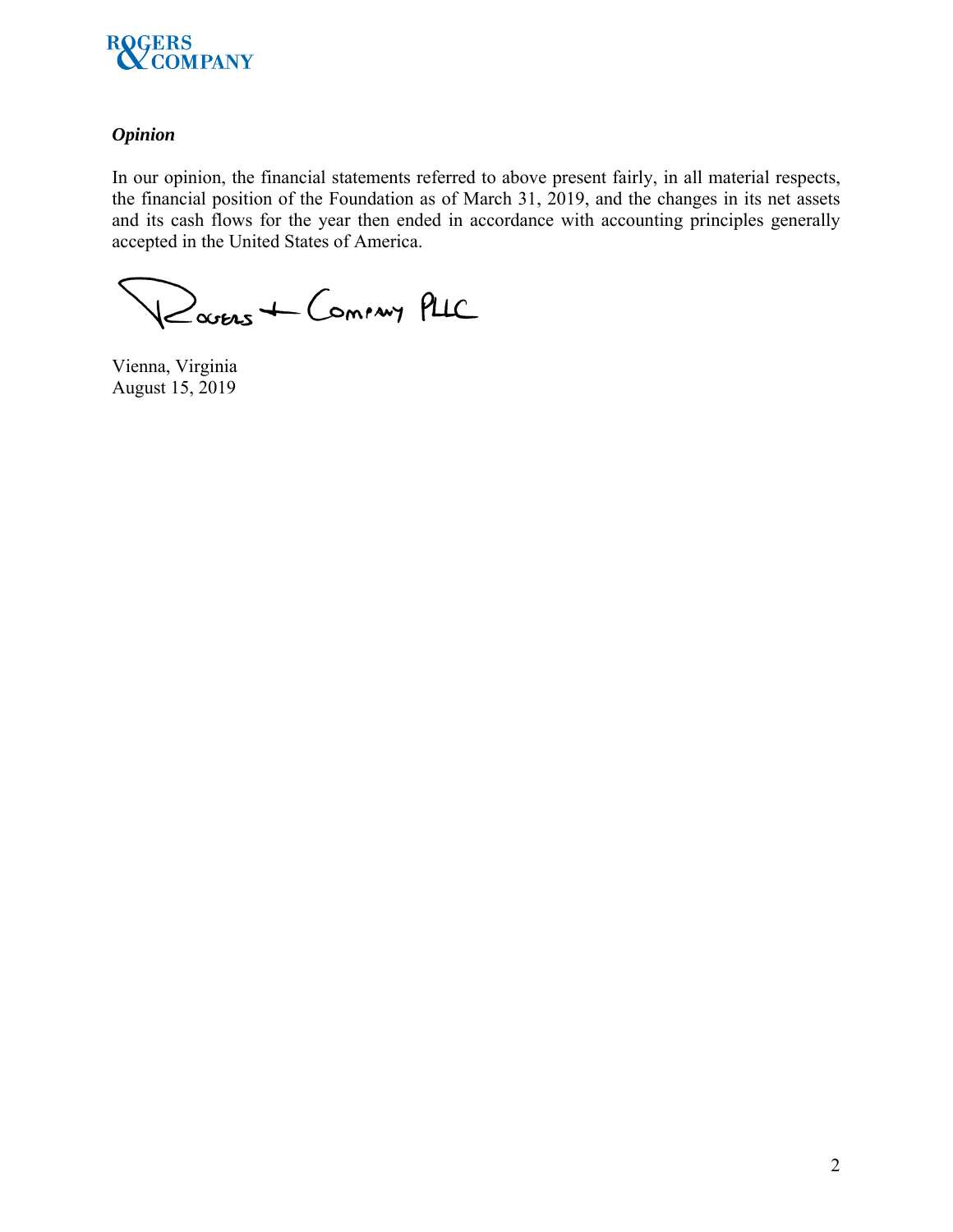Statement of Financial Position March 31, 2019

| <b>Assets</b>                                            |                           |           |
|----------------------------------------------------------|---------------------------|-----------|
| Current assets:                                          |                           |           |
| Cash and cash equivalents                                | \$                        | 808,550   |
| Contributions receivable                                 |                           | 25,000    |
| Inventory                                                |                           | 145,893   |
| Prepaid expenses and other current assets                |                           | 79,008    |
| Total current assets                                     |                           | 1,058,451 |
| Property and equipment, net                              |                           | 195,990   |
| Investments                                              |                           | 6,709,296 |
| Assets held in charitable remainder trust                |                           | 374,854   |
| Beneficial interest in third-party trusts                |                           | 79,894    |
| Total assets                                             | $\boldsymbol{\mathsf{S}}$ | 8,418,485 |
| <b>Liabilities and Net Assets</b>                        |                           |           |
| <b>Liabilities</b>                                       |                           |           |
| <b>Current liabilities:</b>                              |                           |           |
| Accounts payable and accrued expenses                    | \$                        | 230,071   |
| Income taxes payable                                     |                           | 28,791    |
| Deferred revenue                                         |                           | 273,199   |
| Deferred rent                                            |                           | 106,449   |
| Total current liabilities                                |                           | 638,510   |
| Due to other beneficiaries of charitable remainder trust |                           | 187,427   |
| <b>Total liabilities</b>                                 |                           | 825,937   |
| <b>Net Assets</b>                                        |                           |           |
| Without donor restrictions                               |                           | 5,063,605 |
| With donor restrictions                                  |                           | 2,528,943 |
|                                                          |                           |           |
| Total net assets                                         |                           | 7,592,548 |
| Total liabilities and net assets                         | $\boldsymbol{\mathsf{S}}$ | 8,418,485 |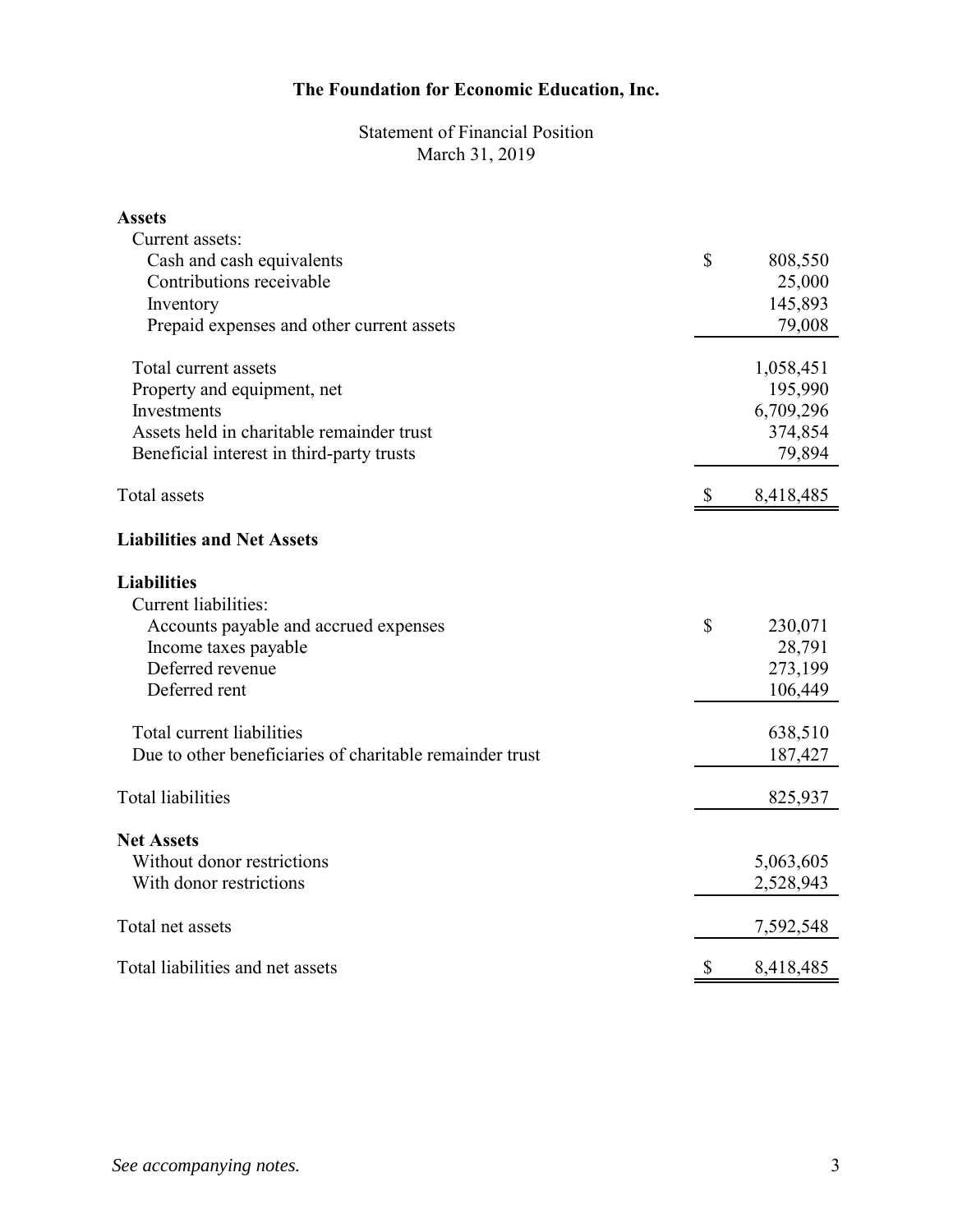## Statement of Activities For the Year Ended March 31, 2019

|                                    | <b>Without Donor</b> |              |                           | With Donor  |                           |            |
|------------------------------------|----------------------|--------------|---------------------------|-------------|---------------------------|------------|
|                                    |                      | Restrictions | Restrictions              |             |                           | Total      |
| <b>Revenue and Support</b>         |                      |              |                           |             |                           |            |
| Contributions                      | $\mathbb{S}$         | 2,590,350    | \$                        | 1,190,296   | $\mathbb{S}$              | 3,780,646  |
| Grants and contracts               |                      | 667,510      |                           |             |                           | 667,510    |
| Tuition and seminars revenue       |                      | 150,661      |                           |             |                           | 150,661    |
| Publications                       |                      | 18,105       |                           |             |                           | 18,105     |
| Royalties                          |                      | 66,932       |                           |             |                           | 66,932     |
| Investment income, net             |                      | 799,108      |                           | 216,421     |                           | 1,015,529  |
| Change in value of split interests |                      |              |                           | (18,275)    |                           | (18,275)   |
| Released from restrictions         |                      | 1,320,076    |                           | (1,320,076) |                           |            |
| Total revenue and support          |                      | 5,612,742    |                           | 68,366      |                           | 5,681,108  |
| <b>Expenses</b>                    |                      |              |                           |             |                           |            |
| Program services:                  |                      |              |                           |             |                           |            |
| Seminars and lectures              |                      | 2,262,824    |                           |             |                           | 2,262,824  |
| Books and publications             |                      | 374,908      |                           |             |                           | 374,908    |
| Website outreach                   |                      | 2,157,368    |                           |             |                           | 2,157,368  |
| Total program services             |                      | 4,795,100    |                           |             |                           | 4,795,100  |
| Supporting services:               |                      |              |                           |             |                           |            |
| Management and general             |                      | 569,045      |                           |             |                           | 569,045    |
| Fundraising and development        |                      | 910,481      |                           |             |                           | 910,481    |
| Total supporting services          |                      | 1,479,526    |                           |             |                           | 1,479,526  |
| Total expenses                     |                      | 6,274,626    |                           |             |                           | 6,274,626  |
| <b>Change in Net Assets</b>        |                      | (661, 884)   |                           | 68,366      |                           | (593, 518) |
| Net Assets, beginning of year      |                      | 5,725,489    |                           | 2,460,577   |                           | 8,186,066  |
| Net Assets, end of year            | \$                   | 5,063,605    | $\boldsymbol{\mathsf{S}}$ | 2,528,943   | $\boldsymbol{\mathsf{S}}$ | 7,592,548  |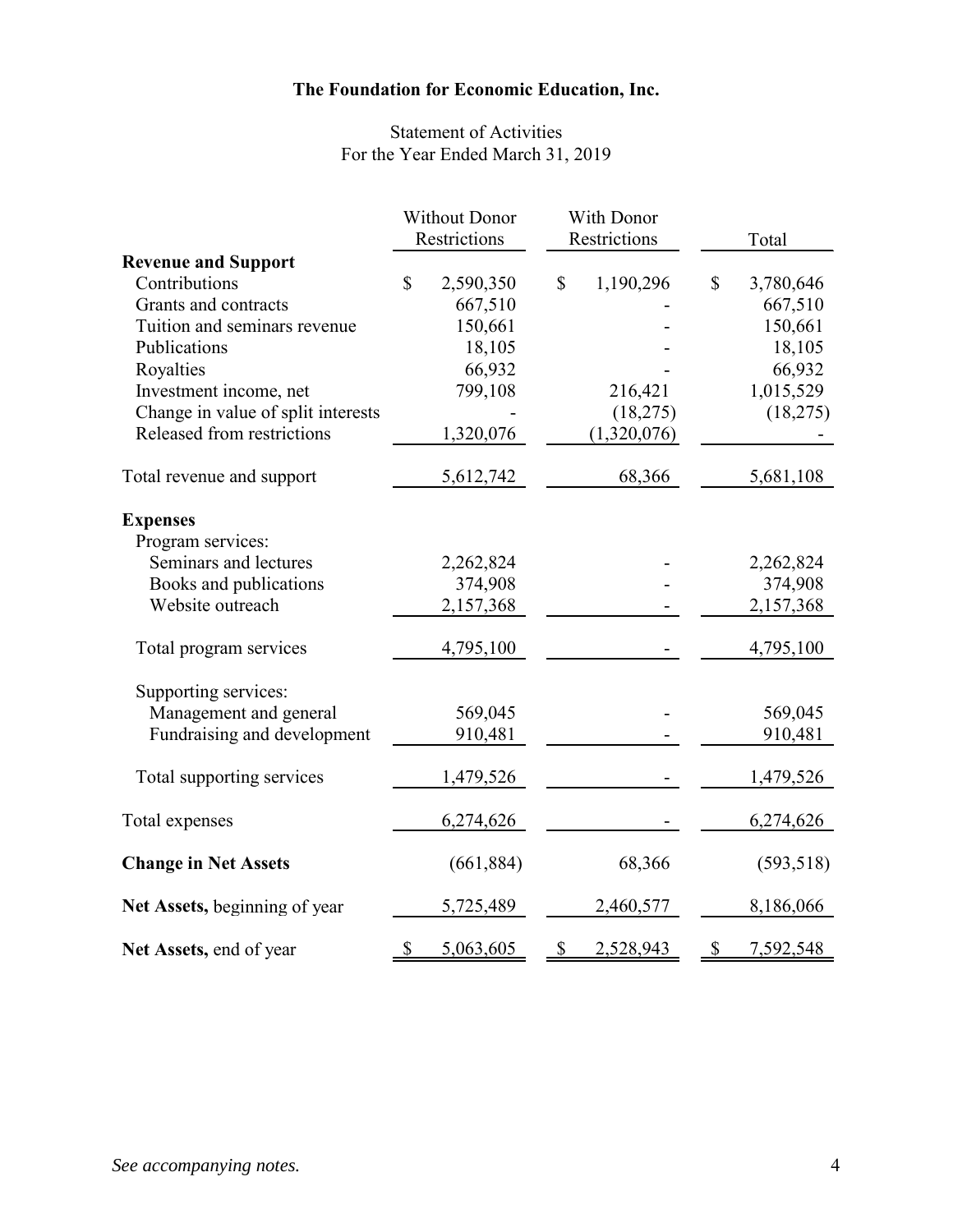#### Statement of Functional Expenses For the Year Ended March 31, 2019

|                                        | Program Services |                          |              |           |                  | <b>Supporting Services</b> |            |                 |  |
|----------------------------------------|------------------|--------------------------|--------------|-----------|------------------|----------------------------|------------|-----------------|--|
|                                        |                  |                          |              | Total     |                  |                            | Total      |                 |  |
|                                        | Seminars and     | Books and                | Website      | Program   | Management       | Fundraising and            | Supporting | Total           |  |
|                                        | Lectures         | Publications             | Outreach     | Services  | and General      | Development                | Services   | <b>Expenses</b> |  |
| Salaries                               | \$<br>448,276 \$ | $102,135$ \$             | 652,015 \$   | 1,202,426 | \$<br>202,549 \$ | 409,835 \$                 | 612,384    | 1,814,810       |  |
| Payroll taxes and employee benefits    | 67,511           | 15,382                   | 98,194       | 181,087   | 30,504           | 61,722                     | 92,226     | 273,313         |  |
| Employee travel                        | 7,564            | 1,723                    | 11,002       | 20,289    | 3,418            | 6,915                      | 10,333     | 30,622          |  |
| Seminar student expense                | 1,565,390        |                          |              | 1,565,390 | 39,328           | 7,875                      | 47,203     | 1,612,593       |  |
| Professional fees and outside services | 45,049           | $\overline{\phantom{a}}$ | 1,213,756    | 1,258,805 | 209,270          | 305,170                    | 514,440    | 1,773,245       |  |
| Supplies                               | 13,038           | 152,688                  | 18,964       | 184,690   | 5,891            | 11,920                     | 17,811     | 202,501         |  |
| Telephone                              | 5,193            | 1,183                    | 7,553        | 13,929    | 2,346            | 4,748                      | 7,094      | 21,023          |  |
| Rental expenses                        | 51,808           | 20,770                   | 70,076       | 142,654   | 29,773           | 48,360                     | 78,133     | 220,787         |  |
| Insurance                              | 6,943            | 1,582                    | 10,098       | 18,623    | 3,137            | 6,347                      | 9,484      | 28,107          |  |
| Dues and subscriptions                 | 3,867            | 881                      | 5,625        | 10,373    | 1,747            | 3,536                      | 5,283      | 15,656          |  |
| Cost of goods sold                     |                  | 67,586                   |              | 67,586    |                  |                            |            | 67,586          |  |
| Bank charges                           |                  |                          |              |           | 17,481           |                            | 17,481     | 17,481          |  |
| Depreciation and amortization          | 25,707           | 5,857                    | 37,391       | 68,955    | 13,445           | 23,503                     | 36,948     | 105,903         |  |
| Income taxes                           | 22,478           | 5,121                    | 32,694       | 60,293    | 10,156           | 20,550                     | 30,706     | 90,999          |  |
| <b>Total Expenses</b>                  | 2,262,824 \$     | 374,908 \$               | 2,157,368 \$ | 4,795,100 | 569,045 \$       | 910,481 \$                 | 1,479,526  | 6,274,626       |  |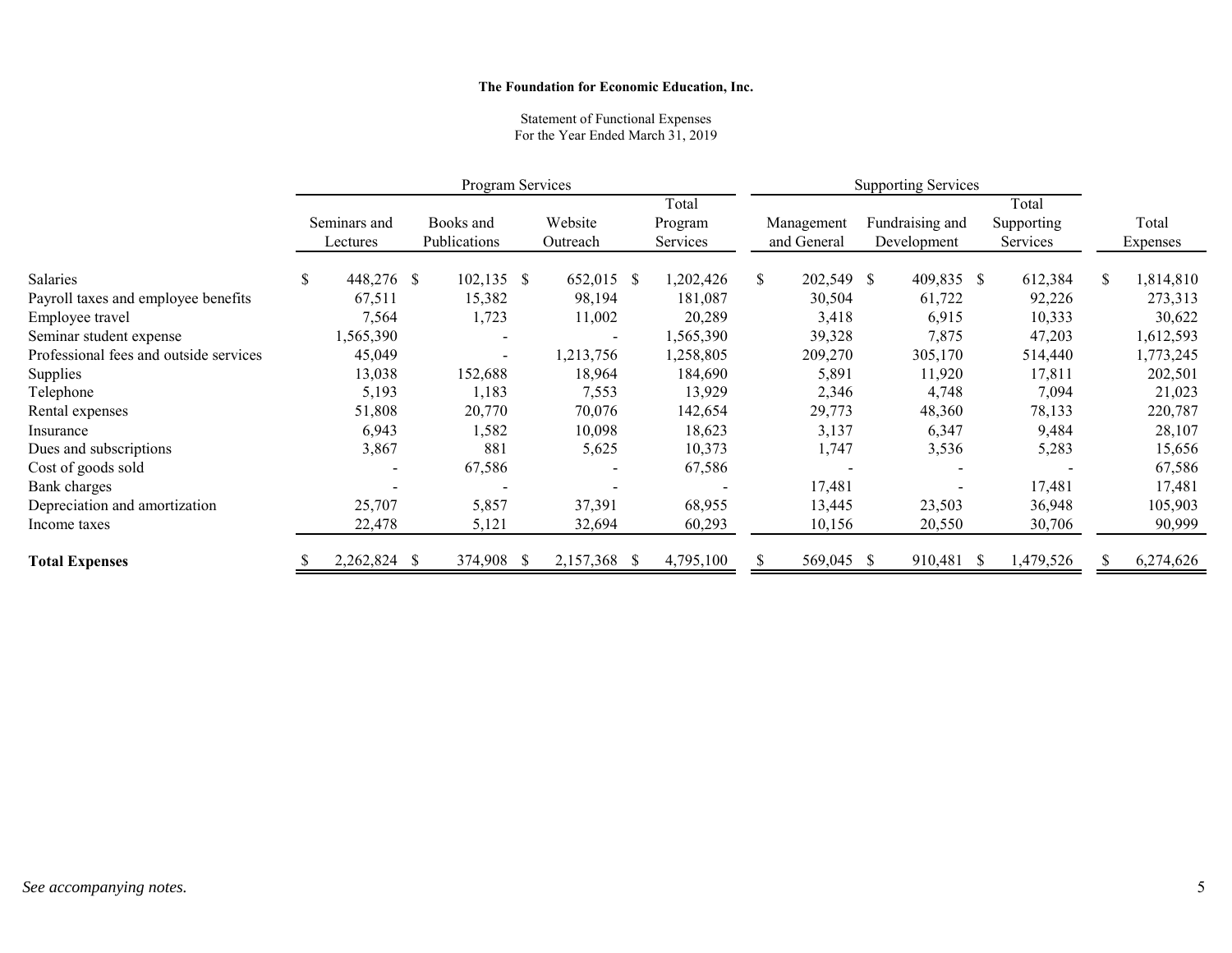## Statement of Cash Flows For the Year Ended March 31, 2019

| <b>Cash Flows from Operating Activities</b>                  |                  |
|--------------------------------------------------------------|------------------|
| Change in net assets                                         | \$<br>(593, 518) |
| Adjustments to reconcile change in net assets to             |                  |
| net cash used in operating activities:                       |                  |
| Net unrealized gain on investments                           | (624, 637)       |
| Net realized gain on investments                             | (16,240)         |
| Depreciation and amortization                                | 105,903          |
| Change in value of charitable remainder trust                | (32,373)         |
| Change in value of beneficial interest in third-party trusts | 1,024            |
| Change in operating assets and liabilities:                  |                  |
| Decrease (increase) in:                                      |                  |
| Contributions receivable                                     | 125,000          |
| Inventory                                                    | (15,514)         |
| Prepaid expenses and other current assets                    | 31,597           |
| (Decrease) increase in:                                      |                  |
| Accounts payable and accrued expenses                        | (50,053)         |
| Income taxes payable                                         | 21,438           |
| Deferred revenue                                             | (197, 427)       |
| Deferred rent                                                | 52,803           |
| Due to other beneficiaries of charitable remainder trust     | 16,187           |
| Net cash used in operating activities                        | (1, 175, 810)    |
| <b>Cash Flows from Investing Activities</b>                  |                  |
| Purchases of property and equipment                          | (66, 784)        |
| Purchases of investments                                     | (143, 519)       |
| Proceeds from sales of investments                           | 29,953           |
| Short term investments, net                                  | 1,475,025        |
| Net cash provided by investing activities                    | 1,294,675        |
| <b>Net Increase in Cash and Cash Equivalents</b>             | 118,865          |
| Cash and Cash Equivalents, beginning of year                 | 689,685          |
| Cash and Cash Equivalents, end of year                       | \$<br>808,550    |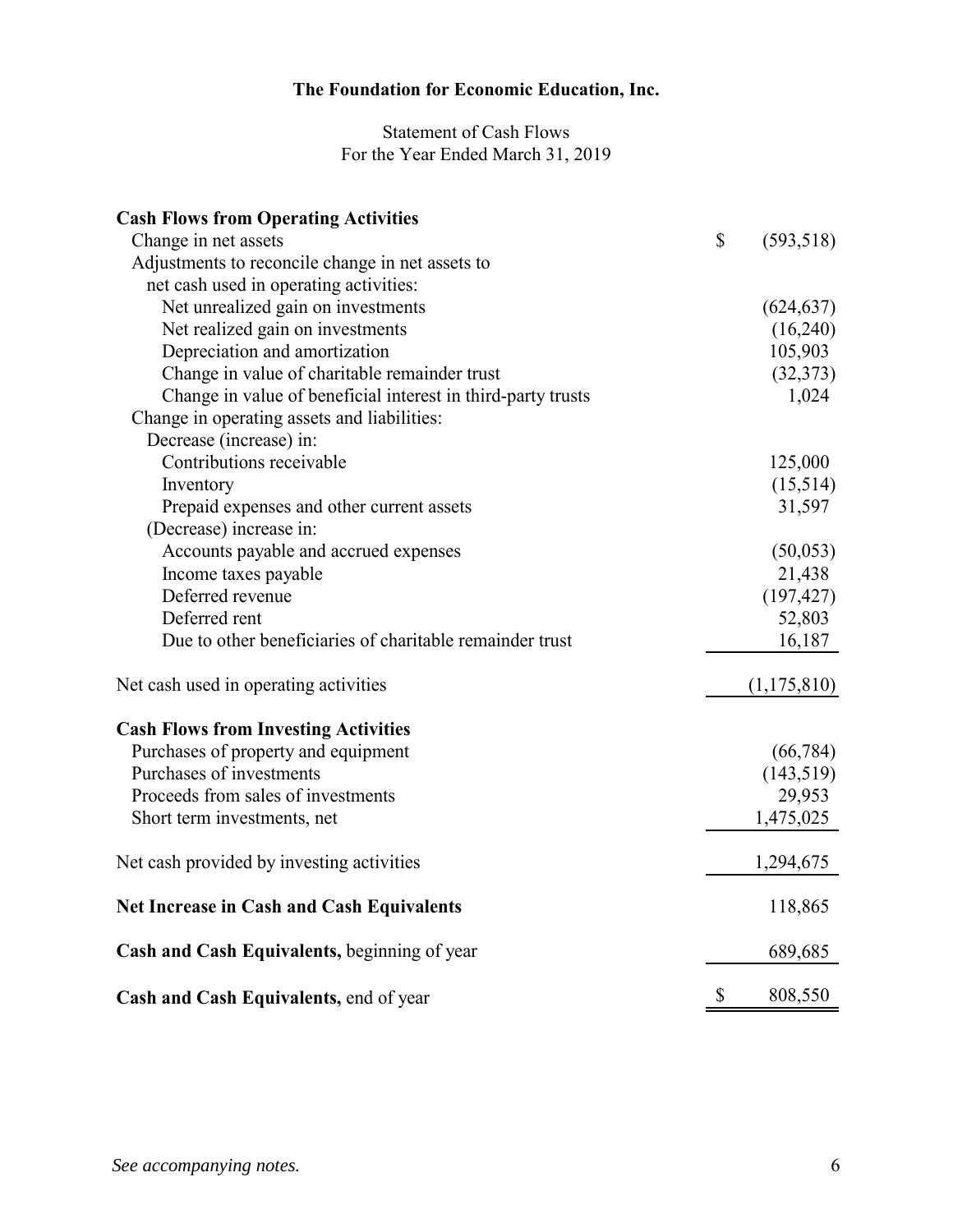Notes to Financial Statements March 31, 2019

#### **1. Nature of Operations**

The Foundation for Economic Education, Inc. ("the Foundation") is a nonprofit foundation incorporated in the State of New York. Its mission is to inspire, educate, and connect young adults with the economic, ethical, and legal principles of a free society. These principles include individual liberty, free-market economics, entrepreneurship, private property, high moral character, and limited government. The Foundation produces nationwide seminars, classroom resources, social media, free online courses, and engaging daily content at FEE.org—all educating on the ideas of a free society. Additionally, the Foundation supports and connects alumni through the FEE Alumni Network, provides professional development opportunities through internships and networking, and recognizes the most extraordinary alumni leaders with the annual Leonard E. Read Distinguished Alumni Award.

## **2. Summary of Significant Accounting Policies**

#### Basis of Accounting and Presentation

The Foundation's financial statements are prepared on the accrual basis of accounting. Net assets are reported based on the presence or absence of donor-imposed restrictions.

## Classification of Net Assets

- *Net Assets Without Donor Restrictions* Net assets available for use in general operations and not subject to donor (or certain grantor) restrictions.
- *Net Assets With Donor Restrictions* Net assets subject to donor- (or certain grantor-) imposed restrictions. Some donor-imposed restrictions are temporary in nature, such as those that will be met by the passage of time or other events specified by the donor. Other donor-imposed restrictions are perpetual in nature, where the donor stipulates that resources be maintained in perpetuity. Donorimposed restrictions are released when a restriction expires, that is, when the stipulated time has elapsed, when the stipulated purpose for which the resource was restricted has been fulfilled, or both.

## Use of Estimates

The preparation of financial statements in conformity with accounting principles generally accepted in the United States of America requires management to make estimates and assumptions that affect the amounts reported in the financial statements and accompanying notes. Actual results could differ from those estimates.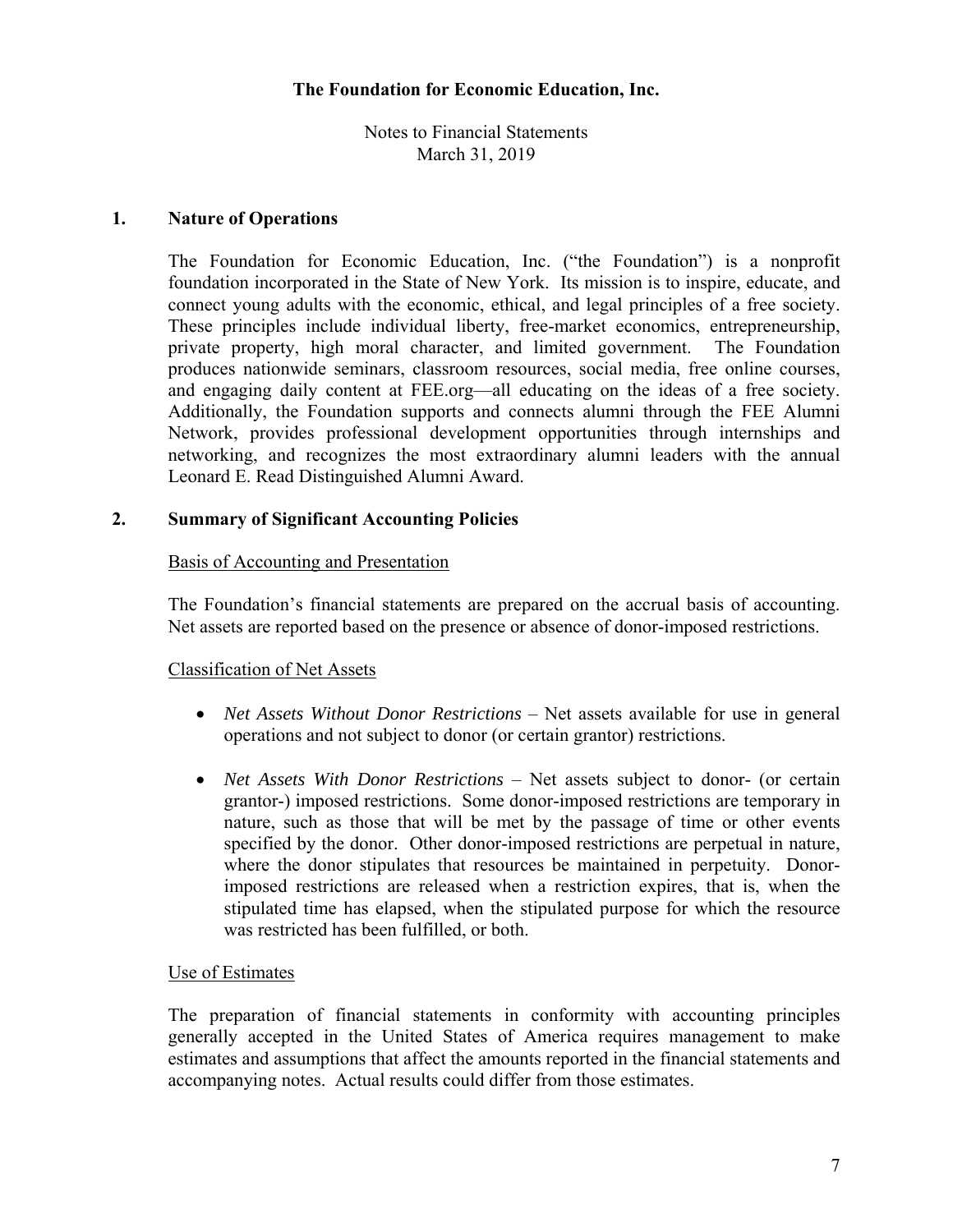Notes to Financial Statements March 31, 2019

## **2. Summary of Significant Accounting Policies (continued)**

## Cash Equivalents

For the purpose of the statement of cash flows, the Foundation considers as cash equivalents all highly liquid investments, which can be converted into known amounts of cash and have a maturity period of ninety days or less at the time of purchase.

## Contributions Receivable

Contributions receivable are all due within one year, are recorded at net realizable value or at net present value based on projected cash flows, and represent unconditional amounts committed to the Foundation. Management determines the allowance for doubtful accounts based upon review of outstanding receivables, historical collection information, and existing economic conditions. Management believes that all contributions receivable are collectible at March 31, 2019, and accordingly, no allowance for uncollectible receivables has been established.

#### **Inventory**

The Foundation maintains an inventory of its publications for sale, including books, pamphlets, and magazines to be given away or sold at conferences and seminars. Additionally, inventory consists of logo items and other small branding items. Inventory is stated at the lower of cost or market determined on a first-in, first-out basis. The Foundation periodically reviews inventory for slow-moving or obsolete items and determines if a reserve is necessary. At March 31, 2019, there was no obsolete inventory.

#### Property and Equipment

Property and equipment acquisitions with a cost greater than \$1,000 and a projected useful life exceeding one year are capitalized and recorded at cost. Depreciation and amortization is computed using the straight-line method over the estimated useful lives of the assets, which range from 3 to 39 years. Upon disposal of depreciable assets, the cost and related accumulated depreciation are eliminated from the accounts and the resulting gain or loss is credited or charged to income. Leasehold improvements are amortized over the term of the lease. Expenditures for repairs and maintenance are expensed as incurred.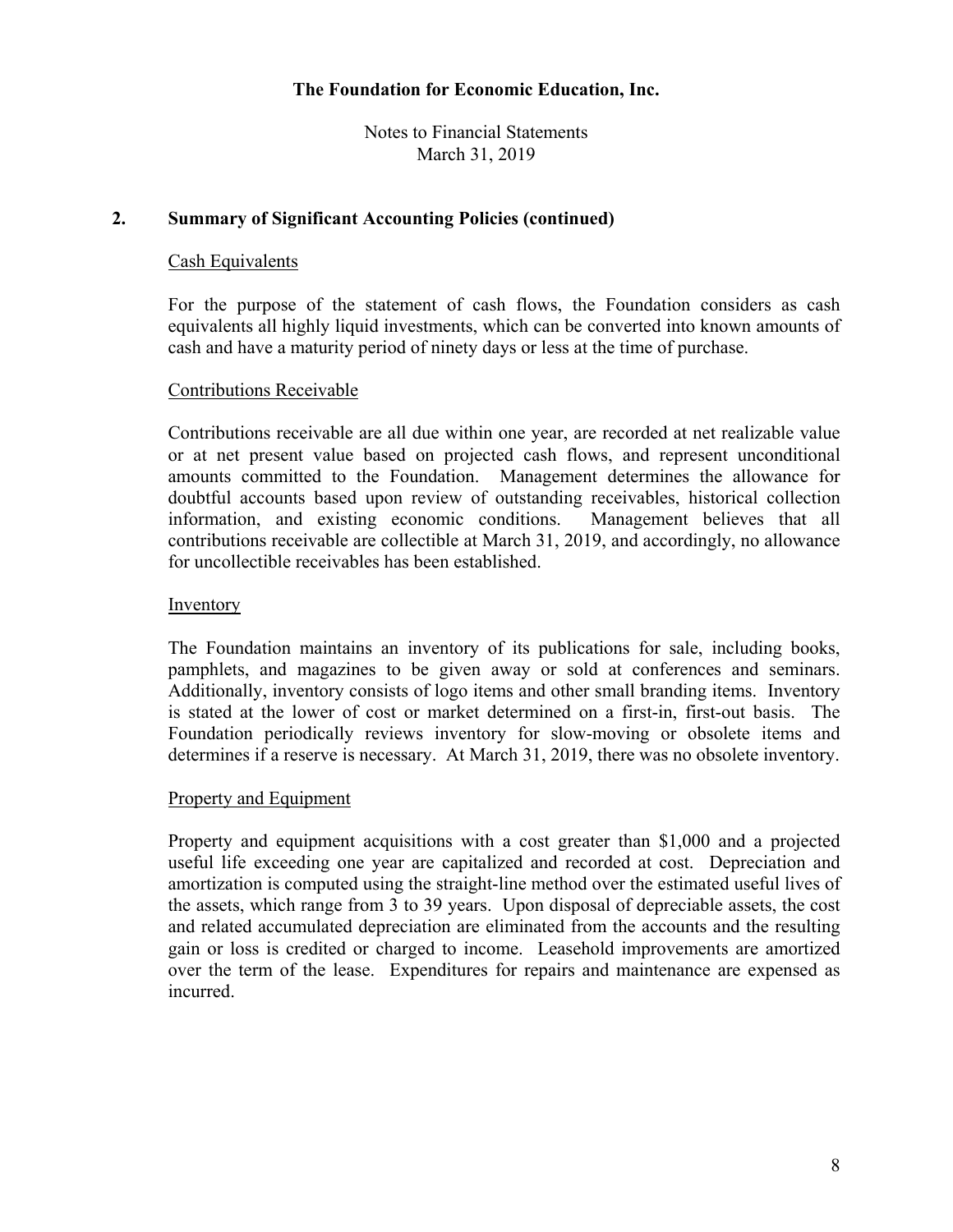Notes to Financial Statements March 31, 2019

## **2. Summary of Significant Accounting Policies (continued)**

#### Investments

Investments consist of common stocks, mutual funds, exchange-traded funds, and a limited partnership. Investments in marketable securities are recorded at fair value based on quoted market prices. Beneficial interest in third-party trusts are recorded at fair value based on unobservable inputs.

Certain limited partnership investments have no readily-determinable market value and are valued at fair value as estimated by the general partners and corporations. Because of inherent uncertainty of valuation, it is reasonably possible that estimated values may differ significantly from the values that would have been used as ready market for the securities existed, and the differences could be material. In addition, certain investments may also have risk associated with concentrations of investments in one geographic region and in certain industries. The limited partnership's ability to liquidate certain of its investments may be inhibited since the issuers may be privately held or the limited partnership may own a relatively large portion of the issuers' equity securities.

Realized and unrealized gains and losses are reported as a component of net investment income in the accompanying statement of activities.

## Split-Interest Agreements

The Foundation receives certain planned gift donations that benefit not only the Foundation, but also another beneficiary designated by the donor. These contributions are termed split-interest agreements that consist of a charitable remainder trust and charitable gift annuities. Irrevocable split-interest agreements are recorded as revenue when the trust agreements are executed. Revenue from the split-interest agreements is based on the present value of the expected cash flows to be received by the Foundation.

Annuity obligations stemming from split-interest gifts are recognized as charitable gift annuities in the accompanying statement of financial position. The initial liabilities resulting from these gifts are measured at fair value using the present value of the future payments to be made to beneficiaries. These liabilities are subsequently remeasured at the present value of future payments to beneficiaries based on changes in life expectancy and other actuarial assumptions.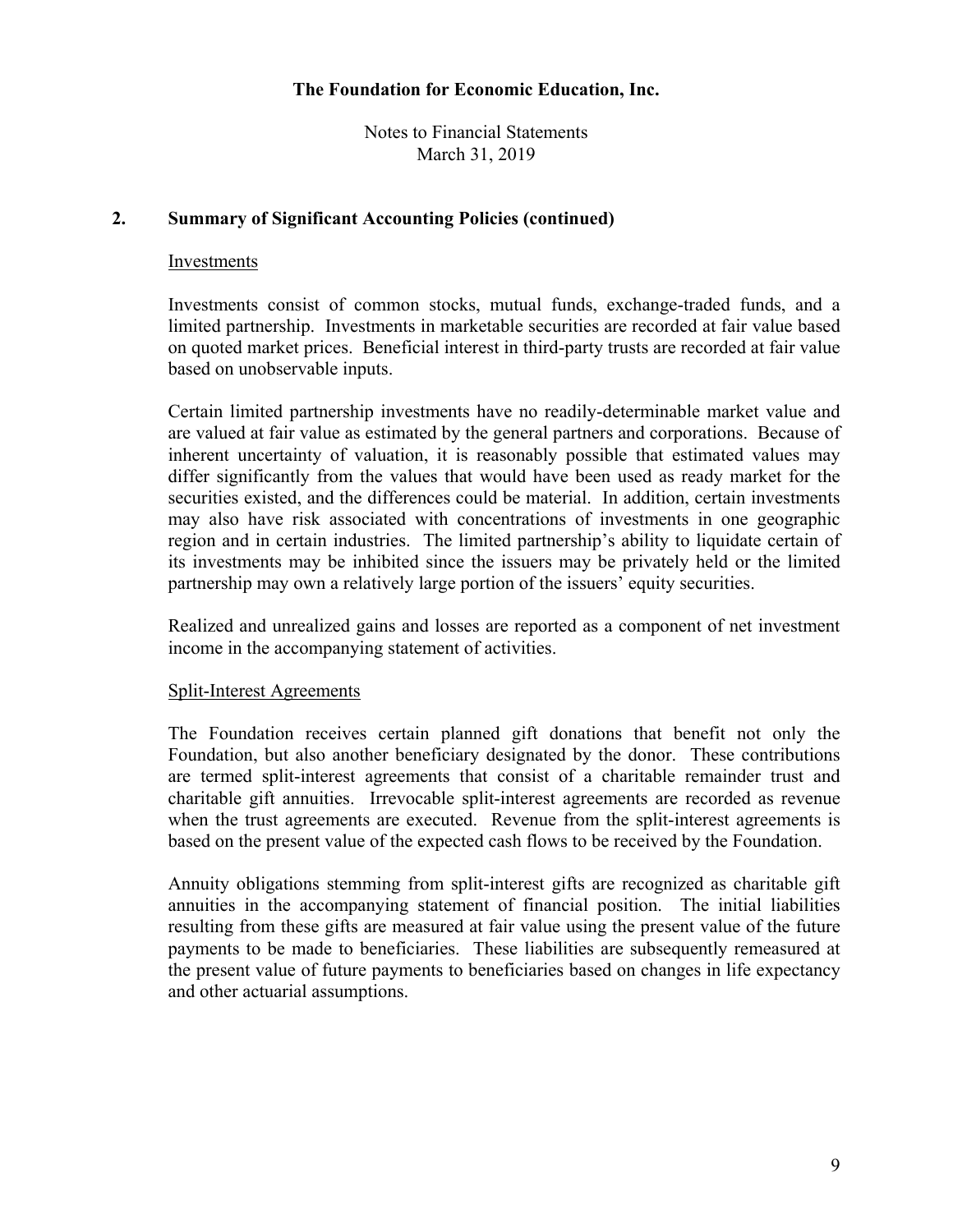Notes to Financial Statements March 31, 2019

## **2. Summary of Significant Accounting Policies (continued)**

#### Revenue Recognition

All contributions are considered to be available for unrestricted use unless specifically restricted by the donor. The Foundation reports contributions as restricted support if they are received with donor stipulations that limit the use of the donated assets. When a donor restriction expires, that is, when a stipulated time restriction ends or purpose restriction is accomplished, net assets with donor restrictions are reclassified to net assets without donor restrictions and reported in the statement of activities as net assets released from restrictions. Net assets with donor restrictions are reported as net assets without donor restrictions if the restrictions are met in the same period as received.

Milestone grants are recorded as revenue when grant milestones are achieved. Funds received in advance and not spent are included in deferred revenue in the amount of \$270,197 in the accompanying statement of financial position at March 31, 2019. Any grant expenses related to work in progress before the milestone is complete are recorded as grants receivable in the accompanying statement of financial position.

Revenue from registrations and tuition related to the summer seminars is recognized at the time the events are held, with any amounts received in advance deferred until that time. Seminar tuition revenue fees that are applicable to the following year are recorded as deferred revenue in the amount of \$3,002 in the accompanying statement of financial position at March 31, 2019.

Revenue from all other sources is recognized when earned.

#### Donated Services

Donated services meeting the criteria for recognition under Financial Accounting Standards Board (FASB) Accounting Standards Codification (ASC) 958, *Revenue Recognition – Contributions Received,* are recognized at fair value at the time of receipt. Donated services are recognized as contributions if the services create or enhance nonfinancial assets, or if the services required specialized skills, are performed by people with those skills, and would otherwise be purchased by the Foundation. During the year ended March 31, 2019, the Foundation received donated services consisting of advertising services with an estimated fair value of \$262,889, which are included in contributions in the accompanying statement of activities. In addition, volunteers provide assistance with specific programs, which is not recognized as revenue since the recognition criteria were not met.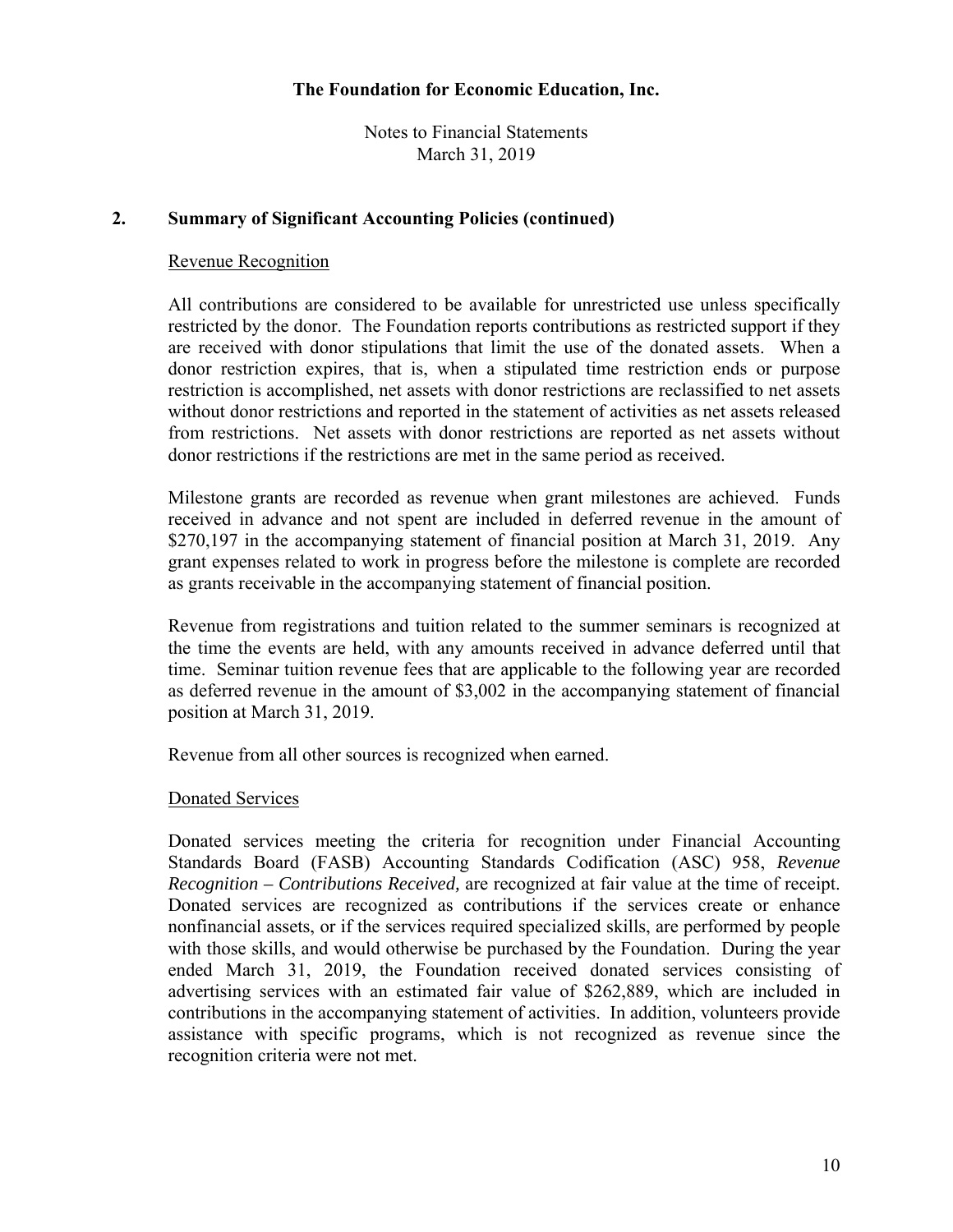Notes to Financial Statements March 31, 2019

## **2. Summary of Significant Accounting Policies (continued)**

## Donated Goods

Donated goods are recorded at their estimated fair value at the date of receipt, and consist of various publication items to be included with the Foundation's inventory. There were no donated goods received during the year ended March 31, 2019.

#### Functional Allocation of Expenses

The costs of program and supporting services activities have been summarized on a functional basis in the statement of activities. The statement of functional expenses presents the natural classification detail of expenses by function. Accordingly, certain costs have been allocated among the programs and supporting services benefited.

#### Advertising Expenses

The Foundation expenses advertising costs as incurred. Advertising and promotional expenses totaled \$79,145 for the year ended March 31, 2019.

## Adopted Accounting Pronouncement

On August 18, 2016, the FASB issued Accounting Standards Update (ASU) 2016-14, *Not-for-Profit Entities* (Topic 958) – *Presentation of Financial Statements of Not-for-Profit Entities*. The update addresses the complexity and understandability of net asset classification, deficiencies in information about liquidity and availability of resources, and the lack of consistency in the type of information provided about expenses and investment return. The Foundation has implemented ASU 2016-14 and has adjusted the presentation in these financial statements accordingly. The implementation had no impact on previously reported net assets.

#### Recently Issued Accounting Pronouncement

In February 2016, the FASB issued ASU 2016-02, *Leases*. The update requires a lessee to recognize a right-of-use asset and lease liability, initially measured at the present value of the lease payments, in its statement of financial position. The guidance also expands the required quantitative and qualitative lease disclosures. The guidance is effective beginning in the Foundation's fiscal year 2021.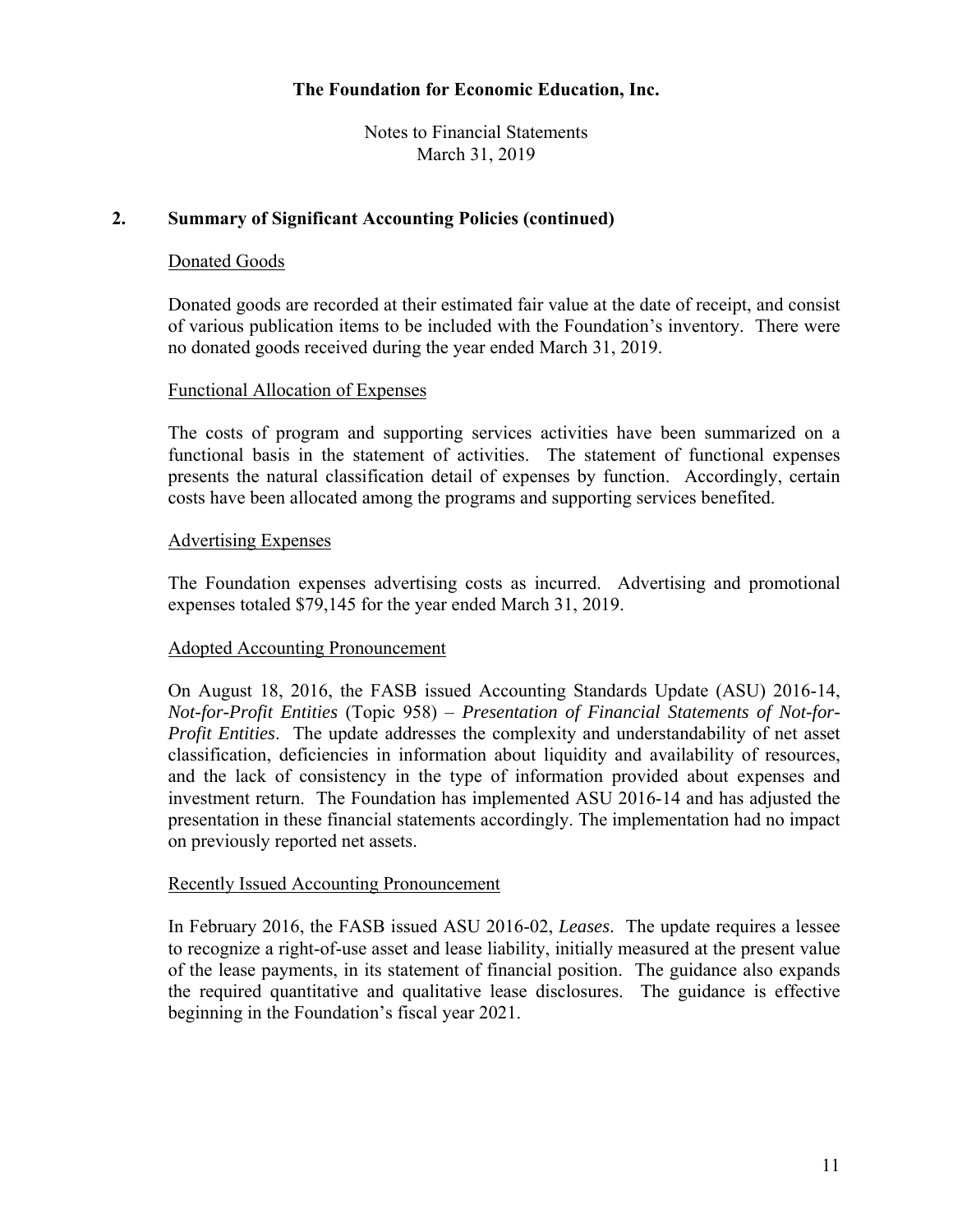Notes to Financial Statements March 31, 2019

## **2. Summary of Significant Accounting Policies (continued)**

#### Subsequent Events

In preparing these financial statements, the Foundation has evaluated events and transactions for potential recognition or disclosure through August 15, 2019, the date the financial statements were available to be issued.

## **3. Liquidity and Availability**

The Foundation has \$3,566,543 of financial assets available within one year of the statement of financial position date. The Foundation strives to maintain liquid financial assets sufficient to cover 90 days of general expenditures. Management periodically reviews the Foundation's liquid asset needs and adjusts the cash and cash equivalents balances as necessary. Amounts in excess of operating liquidity are invested in various short-term and highly liquid securities.

Additionally, the Foundation considers net assets with donor restrictions, including unappropriated endowment earnings, for use in current programs that are ongoing, major, and central to its annual operations to be available to meet cash needs for general expenditures.

These financial assets that are available for general expenditures within one year of the statement of financial position date, comprise the following at March 31, 2019:

| Cash and cash equivalents                |    | 808,550     |
|------------------------------------------|----|-------------|
| Contributions receivable                 |    | 25,000      |
| Short-term investments                   |    | 4,291,286   |
| Less: endowment corpus                   |    | (1,558,293) |
|                                          |    |             |
| Total available for general expenditures | -S | 3,566,543   |

## **4. Concentration of Credit Risk**

Financial instruments that potentially subject the Foundation to significant concentrations of credit risk consist of cash and cash equivalents, and investments. The Foundation maintains cash deposit and transaction accounts, along with investments, with various financial institutions and these values, from time to time, exceed insurable limits under the Federal Deposit Insurance Corporation (FDIC) and Securities Investor Protection Corporation (SIPC). The Foundation has not experienced any credit losses on its cash and cash equivalents, and investments to date as it relates to FDIC and SIPC insurance limits. Management periodically assesses the financial condition of these financial institutions and believes that the risk of any credit loss is minimal.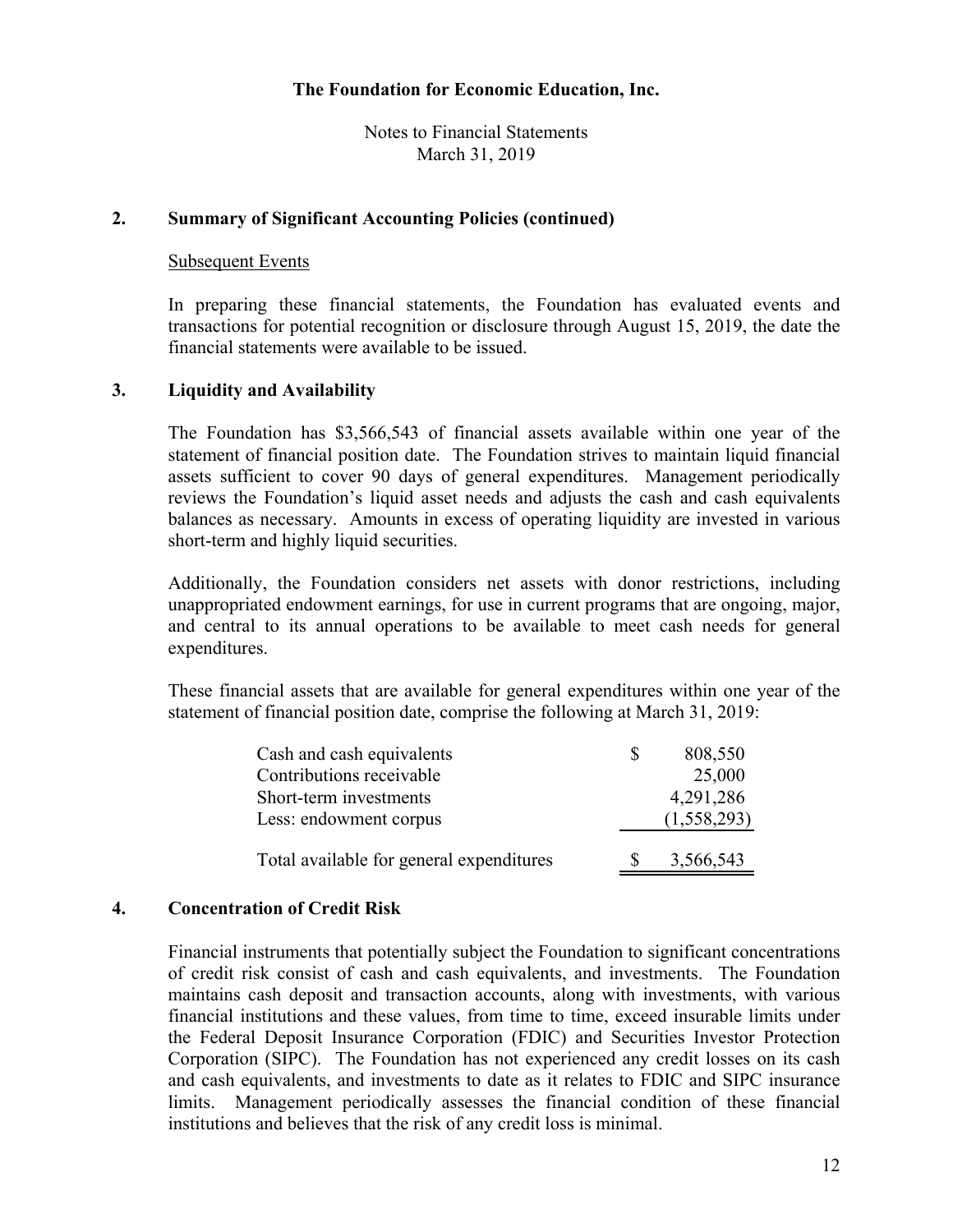Notes to Financial Statements March 31, 2019

#### **5. Split-Interest Agreements**

#### Assets Held in Charitable Remainder Trust

The Foundation is a trustee for one charitable remainder trust – *Warren Trust.* The fair value of assets held by the trust is reported as an asset. The asset is offset by a liability presented in the accompanying statement of financial positions as "due to other beneficiaries of charitable remainder trust."

#### Beneficial Interest in Third-Party Trusts

The Foundation is a remainderman to certain charitable remainder trusts. Upon the death of the beneficiaries of these remainder trusts, the assets will revert to the Foundation to be used according to the donors' wishes. Assets held in trust by and for the Foundation are valued at either fair value or at the discounted present value of the estimated future receipts from the trusts.

Where applicable, estimated future payments are discounted at a risk-free rate of return based on the expected term of the split-interest agreements at the time the agreements are created, ranging from 3% to 6%.

The Foundation had a beneficial interest in the following trusts at March 31, 2019:

*Katherine L. Lyness Unitrust ("the Trust"),* which is held and administered by an independent third-party trustee. Upon termination of the Trust, the Trust's assets will be distributed to the Foundation. The Trust's assets held are reported at their fair value of \$44,924 at March 31, 2019. The Trust assets are not restricted by the grantor, but are recorded as restricted net assets pending the passage of the Trust until trust termination, at which time the assets will be released from restriction. Net investment loss from the beneficial trust totaled \$2,088, including realized and unrealized gains and losses, interest income, and investment fees, which was reported in the statement of activities for the year ended March 31, 2019.

*The Krogdahl Trust,* which is administered by a third-party trustee. The trust is to be held in perpetuity, and generated income may be used for unrestricted purposes. Total assets of this trust were \$34,970 at March 31, 2019.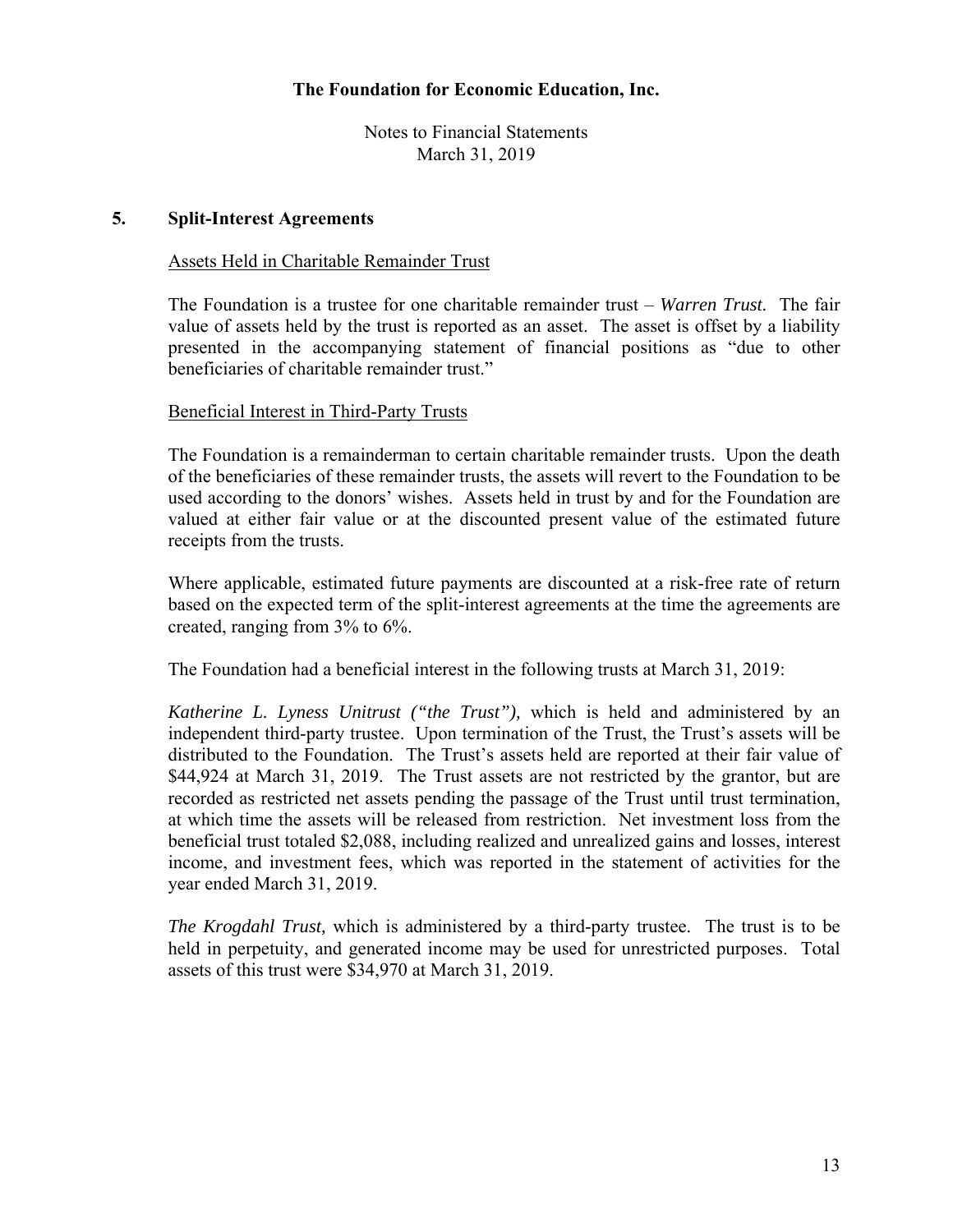Notes to Financial Statements March 31, 2019

#### **5. Split-Interest Agreements (continued)**

## Beneficial Interest in Third-Party Trusts (continued)

In addition, the Foundation is the beneficiary of two additional charitable remainder trusts that are held and administered by others on its behalf. The Foundation's right to these trust assets remains conditional, and, therefore, the Foundation's share of trust assets is not recorded on the statement of financial position. When the conditional status is changed such that the Foundation has an unconditional right to these trust assets, the related investments will be recorded on the statement of financial position. The Foundation received distributions from one of these trusts approximating \$5,903 during 2019, and recognized this amount in net investment income on the statement of activities.

#### **6. Investments and Fair Value Measurements**

The Foundation follows FASB ASC 820, *Fair Value Measurements and Disclosures,* for its financial assets. This standard establishes a fair value hierarchy that prioritizes the inputs to valuation techniques used to measure fair value. Fair value measurement standards require an entity to maximize the use of observable inputs (such as quoted prices in active markets) and minimize the use of unobservable inputs (such as appraisals or other valuation techniques) to determine fair value. The categorization of a financial instrument within the hierarchy is based upon the pricing transparency of the instrument and does not necessarily correspond to the entity's perceived risk of that instrument.

The inputs used in measuring fair value are categorized into three levels. Level 1 inputs consist of unadjusted quoted prices in active markets for identical assets and liabilities and have the highest priority. Level 2 is based upon observable inputs other than quoted market prices, and Level 3 is based on unobservable inputs.

The Foundation recognizes transfers between levels in the fair value hierarchy at the end of the reporting period.

In general, and where applicable, the Foundation uses quoted prices in active markets for identical assets to determine fair value. This pricing methodology applies to Level 1 investments.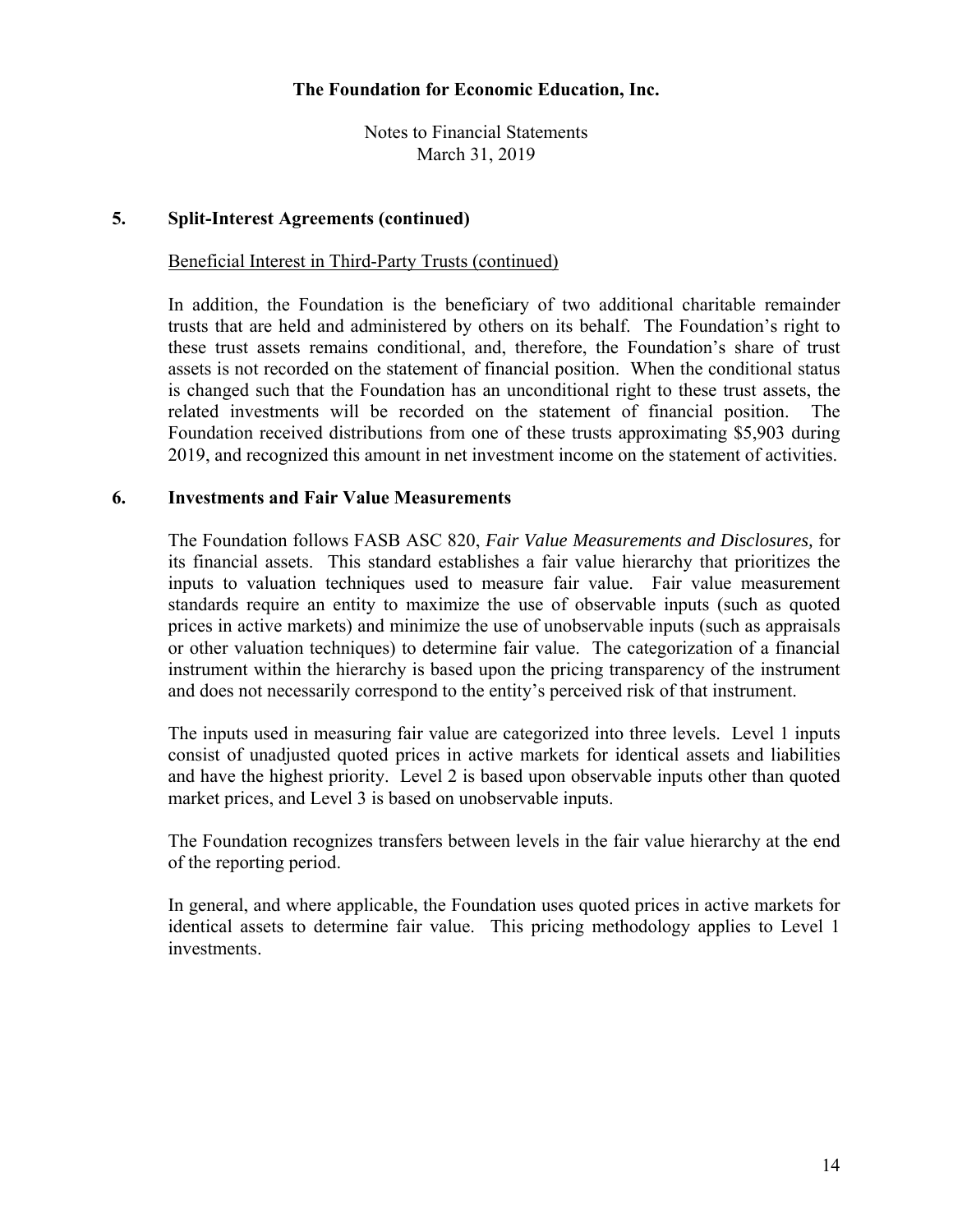Notes to Financial Statements March 31, 2019

#### **6. Investments and Fair Value Measurements (continued)**

The Foundation used the following methods and significant assumptions to estimate fair value of assets and liabilities:

#### Investments

#### *Mutual Funds*

The Foundation's holdings in publicly traded mutual funds consist principally of debt and equity securities carried at their aggregate market value that is determinable by quoted market prices. Valuation is based on Level 1 inputs within the hierarchy used in measuring fair value.

#### *Common Stocks*

Common stocks are principally valued at the regular trading session closing price on the exchange or market in which such funds are principally traded, using the market approach. Valuation is based on Level 1 inputs within the hierarchy used in measuring fair value.

## *Alternative Investments*

Alternative investments consist of an investment in a limited partnership, where the Foundation has a 1.38% ownership. Investment in private company stock is determined using techniques consistent with both the market and income approaches, based on the estimates and assumptions in the absence of observable market data. The market approach considers comparable companies, comparable transactions, and companyspecific information, including but not limited to restrictions on disposition, subsequent purchases of the same or similar securities by other investors, pending mergers and acquisitions, and the current financial position and operating results. The income approach considers the projected operating performance of the portfolio company. Valuation is based on Level 3 inputs within the investment hierarchy used in measuring fair value.

## Charitable Remainder Trusts

## *Level 1 Assets*

Charitable remainder trust assets for which the Foundation is a trustee are invested in a diversified portfolio common stocks, which are valued at fair value based on quoted market prices of the underlying investments, and are therefore classified within Level 1.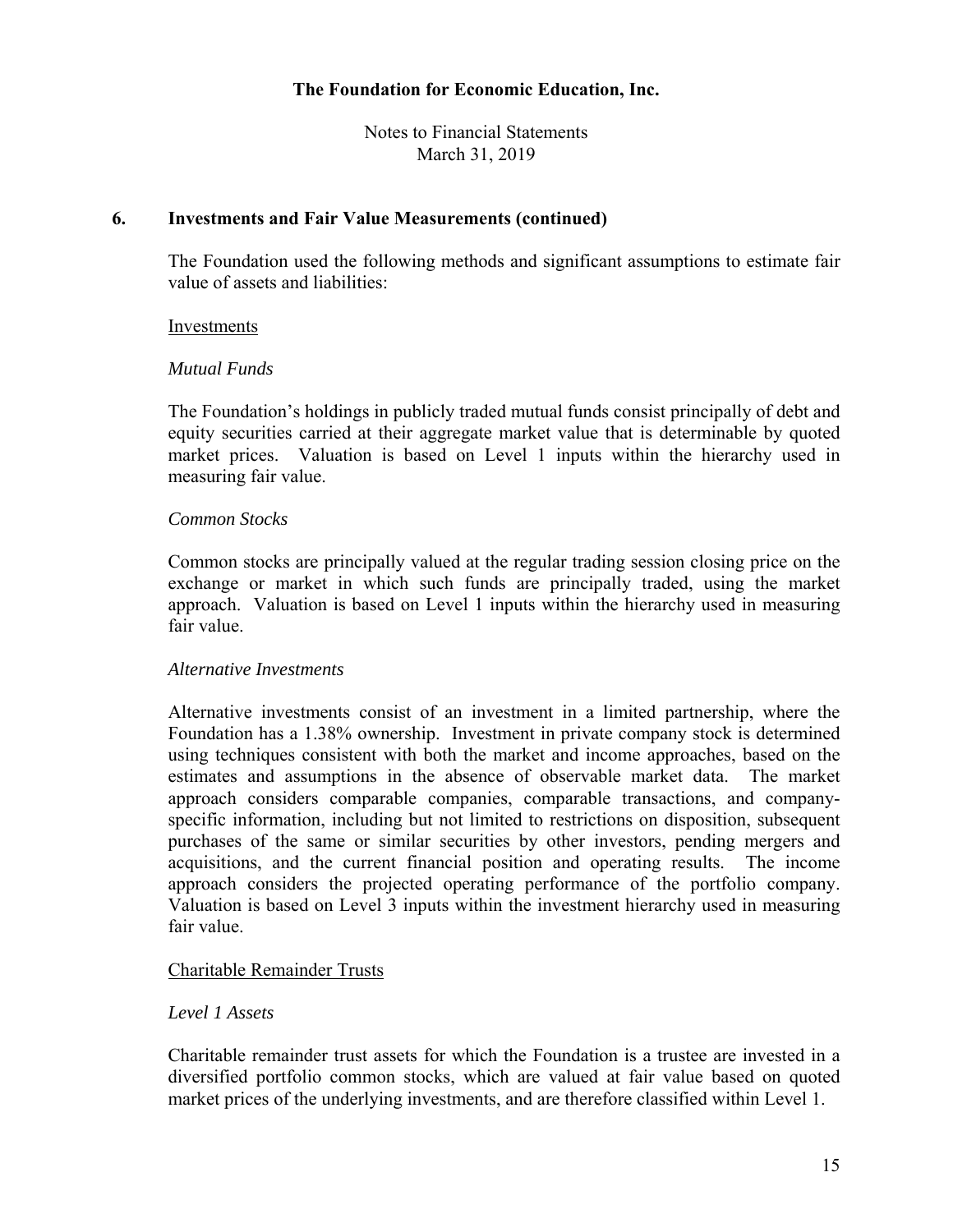Notes to Financial Statements March 31, 2019

#### **6. Investments and Fair Value Measurements (continued)**

#### *Level 3 Assets*

Charitable trust assets also include the fair value of the Foundation's beneficial interest in third party trusts where the Foundation is not a trustee. The fair value is measured upon the estimated net present value of amounts to be received. Distributions are to be made to the donor's designee (remainder trusts) during the terms of the agreements. At the end of the remainder trust terms, a portion of the remaining trust assets, as defined in the trust agreements, is to be distributed to the Foundation. The expected future cash inflows from the trusts are based on the fair value of the investments, future expected investment returns, and life expectancy of the donor or donor's designee, and have been recorded at present value. The value of these assets is based on unobservable inputs and the Foundation's own assumptions, and are therefore classified within Level 3.

The following table presents the Foundation's fair value hierarchy for assets measured on a recurring basis at March 31, 2019:

|                                                    | Level 1          | Level 2        | Level 3               | Total     |
|----------------------------------------------------|------------------|----------------|-----------------------|-----------|
| Assets:                                            |                  |                |                       |           |
| Investments:                                       |                  |                |                       |           |
| Mutual funds                                       | \$<br>836,129 \$ | $\mathcal{S}$  | $\mathcal{S}$         | 836,129   |
| Common stocks                                      | 3,455,167        |                |                       | 3,455,167 |
| Alternative investments                            |                  |                | 2,418,000             | 2,418,000 |
| Total investments                                  | 4,291,296        |                | 2,418,000             | 6,709,296 |
| Assets held in charitable<br>remainder trust:      |                  |                |                       |           |
| Common stocks                                      | 374,854          |                |                       | 374,854   |
| Total assets held in<br>charitable remainder trust | 374,854          |                |                       | 374,854   |
|                                                    |                  |                |                       |           |
| Beneficial interest in<br>third-party trusts:      |                  |                |                       |           |
| Mutual funds                                       |                  |                | 69,858                | 69,858    |
| Exchange-traded funds                              |                  |                | 10,036                | 10,036    |
| Total beneficial interest in                       |                  |                |                       |           |
| third-party trusts:                                |                  |                | 79,894                | 79,894    |
| Total assets at fair value                         | 4,666,150<br>S   | <b>S</b><br>S. | 2,497,894<br><b>S</b> | 7,164,044 |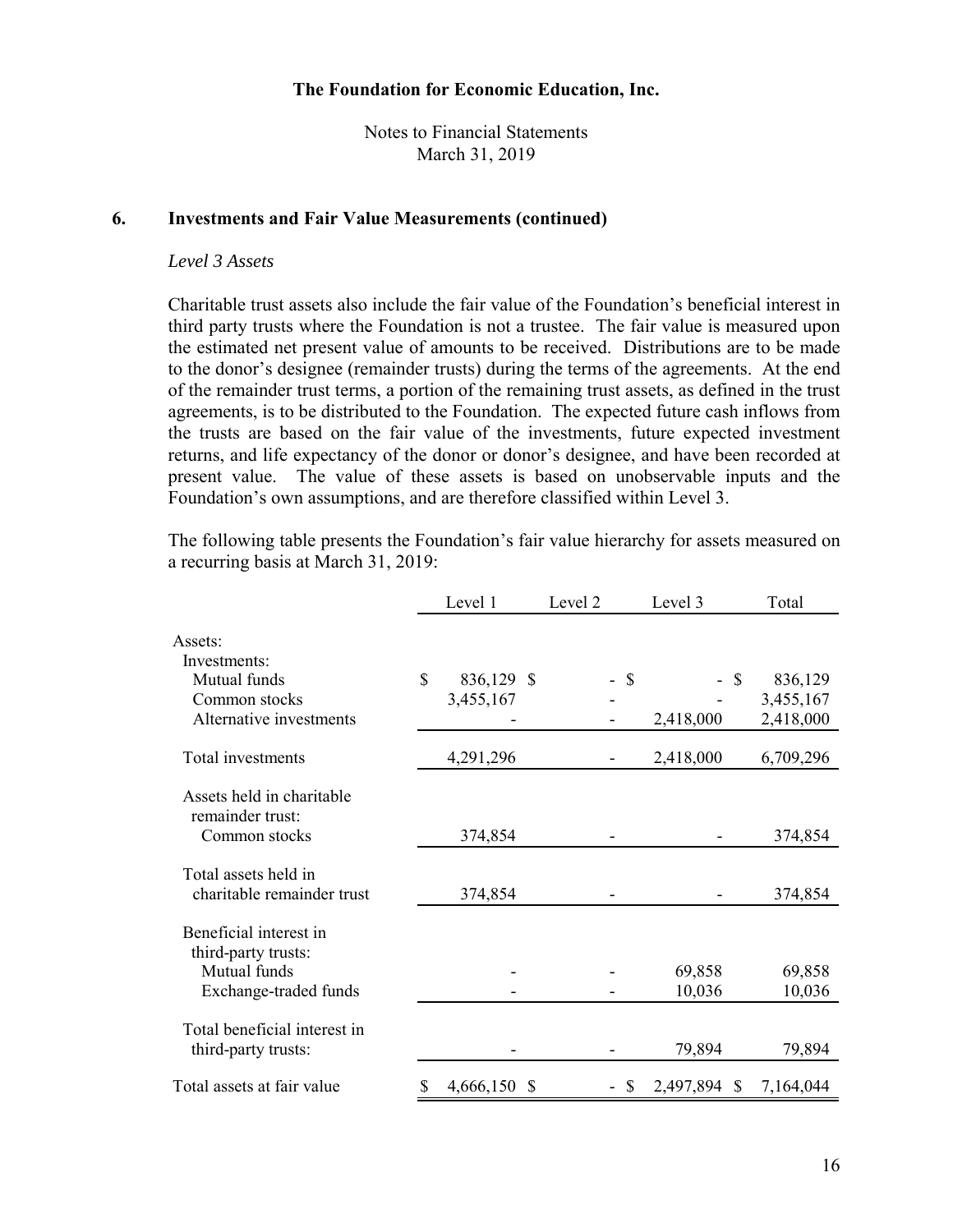Notes to Financial Statements March 31, 2019

#### **6. Investments and Fair Value Measurements (continued)**

The following table presents the Foundation's fair value hierarchy for liabilities measured on a recurring basis at March 31, 2019:

|                                            | Level 1 | Level 2 | Level 3                   | Total |
|--------------------------------------------|---------|---------|---------------------------|-------|
| Liabilities:<br>Charitable remainder trust | - \$    |         | $-$ \$ 187,427 \$ 187,427 |       |
| Total liabilities at fair value            | - \$    |         | $-$ \$ 187,427 \$ 187,427 |       |

#### *Level 3 Inputs*

In cases where there is limited activity or less transparency around inputs to the valuation, securities are classified within Level 3 of the valuation hierarchy. Activities for assets and liabilities measured at fair value on a recurring basis using significant unobservable inputs (Level 3) were as follows for the year ended March 31, 2019:

|                                                                             | <b>Beneficial Interest</b> |                                 |                                  |                             |              |                                 |
|-----------------------------------------------------------------------------|----------------------------|---------------------------------|----------------------------------|-----------------------------|--------------|---------------------------------|
|                                                                             |                            | Alternative                     |                                  | in Third-Party              |              |                                 |
|                                                                             |                            | Investments                     |                                  | Trusts                      |              | Total                           |
| Beginning asset balance<br>Interest and dividends<br>Unrealized gain (loss) | \$                         | 1,972,000<br>259,000<br>187,000 | $\mathbb{S}$                     | 80,918<br>2,114<br>(3, 138) | $\mathbb{S}$ | 2,052,918<br>261,114<br>183,862 |
| Ending asset balance                                                        | \$                         | 2,418,000                       | S                                | 79,894                      | S            | 2,497,894                       |
|                                                                             |                            | Charitable<br>Gift<br>Annuities | Charitable<br>Remainder<br>Trust |                             |              | Total                           |
| Beginning liability balance<br>Change in value                              | \$                         |                                 | $\mathcal{S}$                    | 171,240<br>16,187           | $\mathbb{S}$ | 171,240<br>16,187               |
| Ending liability balance                                                    |                            |                                 | \$                               | 187,427                     |              | 187,427                         |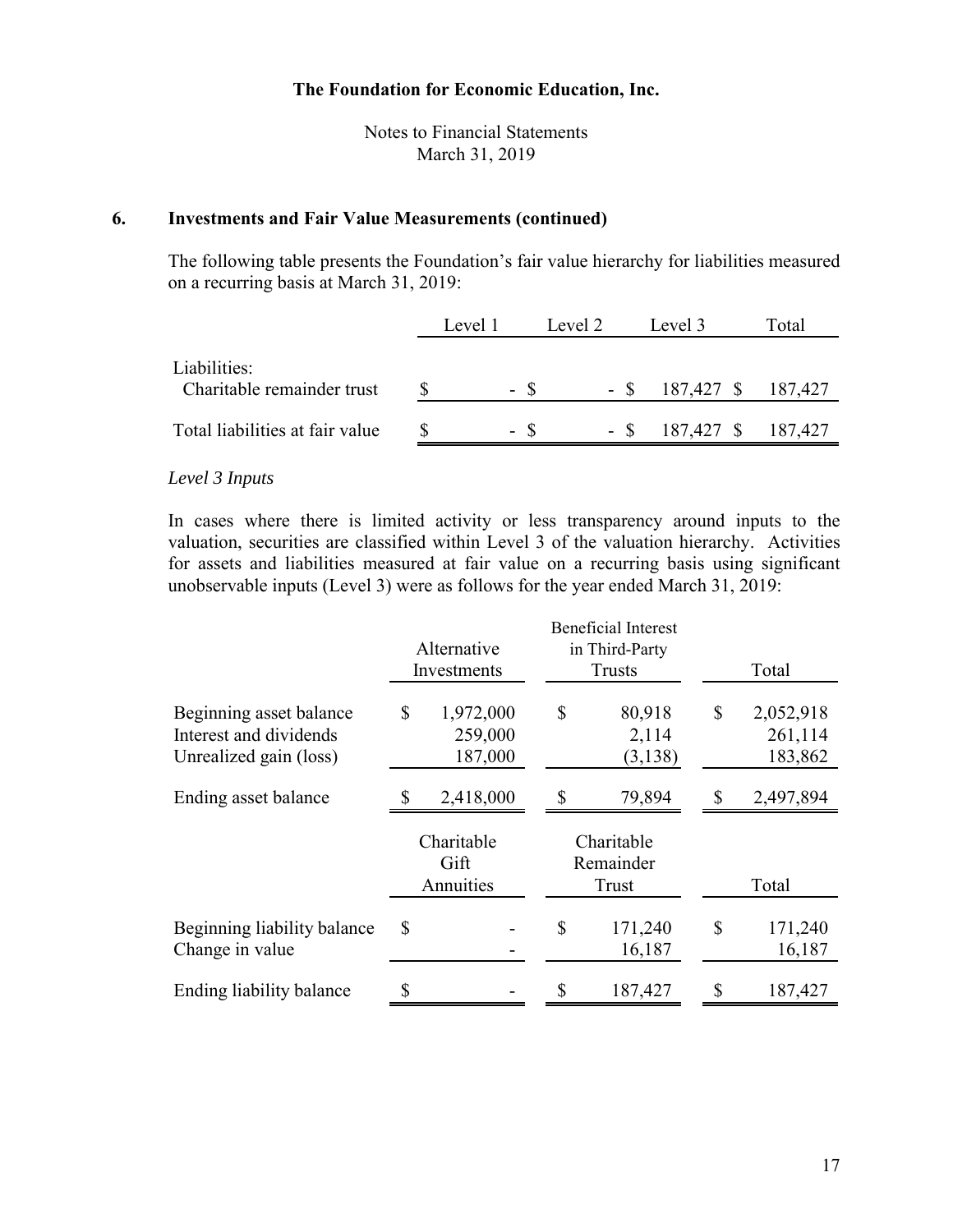Notes to Financial Statements March 31, 2019

## **6. Investments and Fair Value Measurements (continued)**

#### *Investment Income*

Net investment income consists of the following for the year ended March 31, 2019:

| Interest and dividends | S   | 374,652   |
|------------------------|-----|-----------|
| Net unrealized gain    |     | 624,637   |
| Net realized gain      |     | 16,240    |
|                        |     |           |
| Investment income, net | -SS | 1,015,529 |

There were no investment management fees incurred for the year ended March 31, 2019.

# **7. Property and Equipment**

Property and equipment consists of the following at March 31, 2019:

| Computer equipment<br>Software<br>Leasehold improvements       | 468,221<br>417,346<br>49,181 |
|----------------------------------------------------------------|------------------------------|
| Total property and equipment<br>Less: accumulated depreciation | 934,748                      |
| and amortization                                               | (738, 758)                   |
| Property and equipment, net                                    | 195,990                      |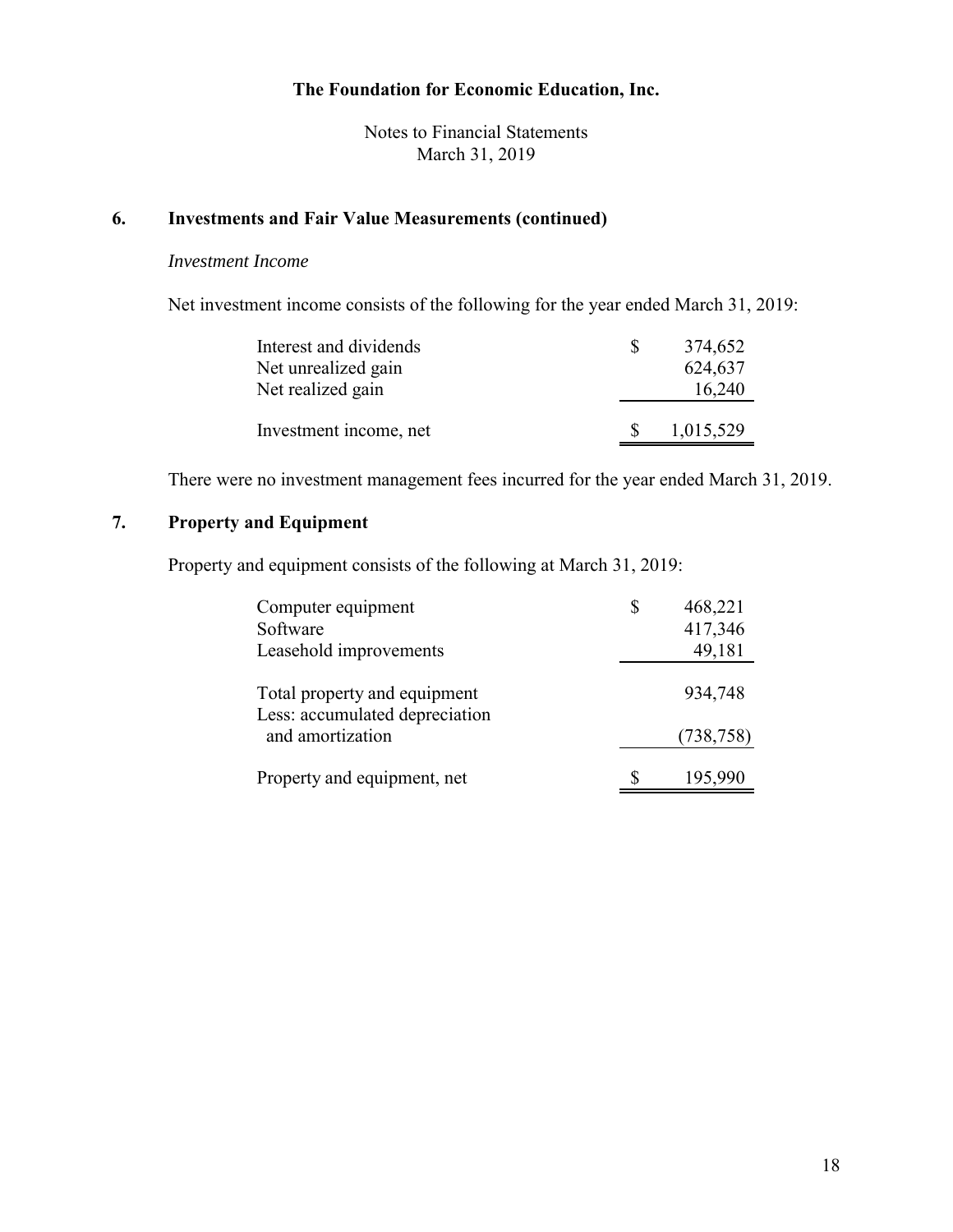Notes to Financial Statements March 31, 2019

#### **8. Net Assets With Donor Restrictions**

Net assets with donor restrictions were restricted for the following at March 31, 2019:

| Net assets with purpose restrictions:    |                 |
|------------------------------------------|-----------------|
| Hecht Foundation – summer seminars       | \$<br>110,000   |
| Charitable remainder trust               | 71,144          |
| Maughmer/WSU Project                     | 99,662          |
| Whitman scholarships                     | 33,890          |
| Eugene Thorpe award                      | 33,977          |
| Western Mass. discussion                 | 9,593           |
| Unappropriated endowment earnings:       |                 |
| <b>Maughmer Bequest</b>                  | 498,312         |
| Berkheimer Endowment                     | 41,798          |
| Warren Trust                             | 29,810          |
| Charlene Barr Chalberg Endowment         | 39,541          |
| Krogdahl Trust                           | 2,923           |
| Endowment corpus:                        |                 |
| Maughmer Bequest                         | 1,108,055       |
| Berkheimer Endowment                     | 170,574         |
| Warren Trust                             | 157,617         |
| Charlene Barr Chalberg Endowment         | 90,000          |
| Krogdahl Trust                           | 32,047          |
|                                          |                 |
| Total net assets with donor restrictions | \$<br>2,528,943 |

The *Maughmer Bequest* requires that 20% of net earnings be expended for agreed-upon projects of the Foundation for Economic Education-Maughmer Fund, located at Washington State University. The remaining 80% of net earnings is required to be expended by the Foundation on the education of students in the Mountain and/or Pacific States.

The *Berkheimer Endowment* requires that income generated from the endowment be first added to corpus up to the Consumer Price Index of the fund, and the remaining balance is to be used for unrestricted purposes.

The *Warren Trust* does not restrict the use of income generated and, therefore, can be used for unrestricted purposes. The corpus of the trust was equally divided between the Foundation and another not-for-profit foundation. The funds are held in a separate investment account and the income generated, if any, is distributed in accordance with the trust. The Foundation's share of the corpus is reflected as net assets with donor restrictions, and is reported as an investment on the statement of financial position.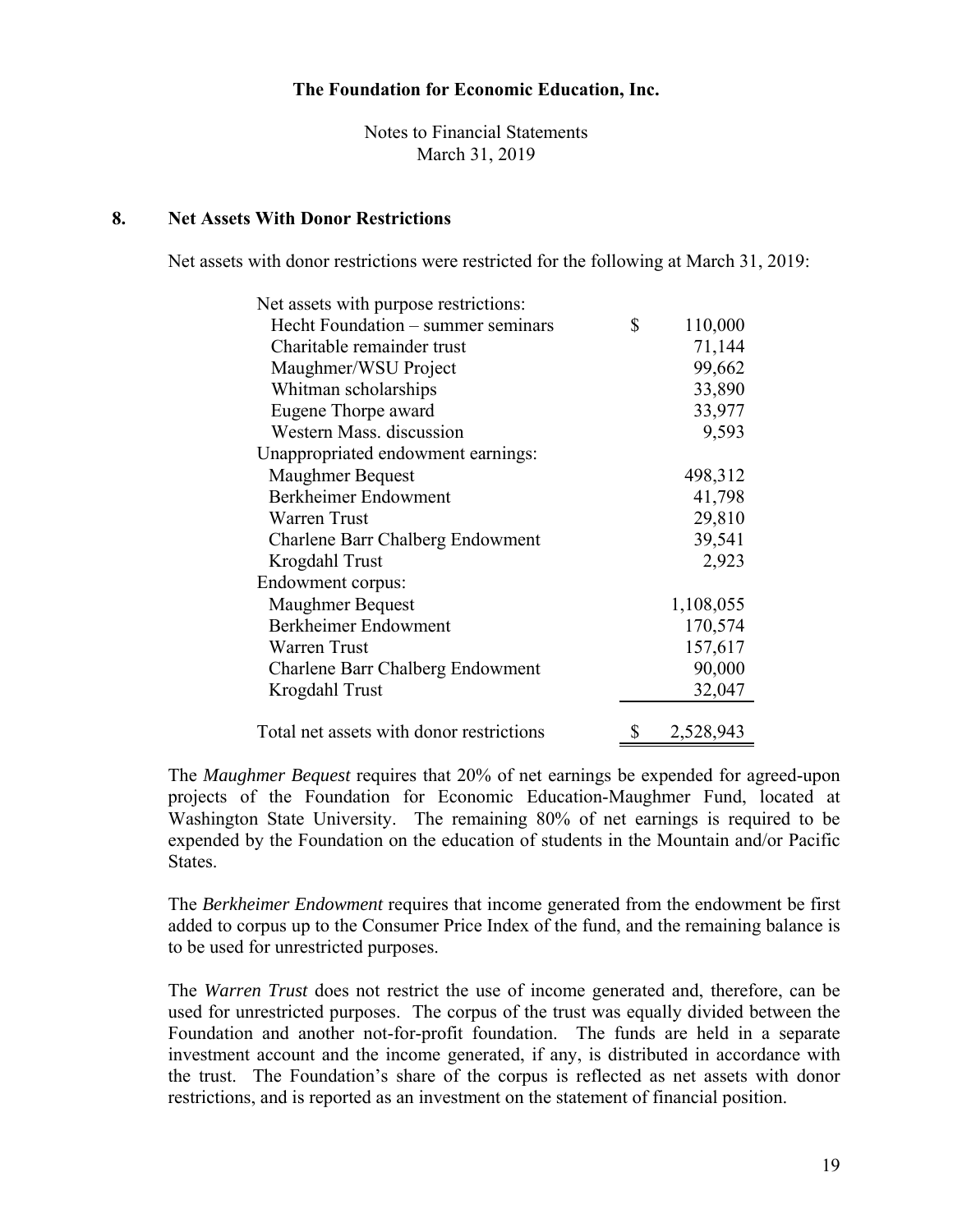Notes to Financial Statements March 31, 2019

#### **8. Net Assets With Donor Restrictions (continued)**

The *Charlene Barr Chalberg Endowment* requires that the income generated from the endowment be used for "Charlene Barr Memorial Scholarships" to support high school students attending the Freedom 101 Program.

The *Krogdahl Trust* does not restrict the use of income generated, and therefore, can be used for unrestricted purposes.

#### **9. Endowment**

The Foundation's endowment has been funded by donor-restricted contributions to be held in perpetuity, the earnings of which can be used to fund either specific programs or general operations.

## Interpretation of Relevant Law

The Foundation's Board of Trustees has interpreted New York's Uniform Prudent Management of Institutional Funds Act (UPMIFA) as requiring the preservation of the fair value of the original gift as of the gift date of the donor-restricted endowment funds, absent explicit donor stipulations to the contrary.

As a result of this interpretation, the Foundation classifies as restricted net assets (a) the original value of gifts donated to the permanent endowment, (b) the original value of subsequent gifts to the permanent endowment, and (c) accumulations to the permanent endowment made in accordance with the direction of the applicable donor gift instrument at the time the accumulation is added to the fund.

A portion of each donor-restricted endowment fund is appropriated for expenditure by the Foundation in a manner consistent with the standard of prudence prescribed by UPMIFA.

In accordance with UPMIFA, the Foundation considers the following factors in making a determination to appropriate or accumulate donor-restricted funds: (1) duration and preservation of the fund; (2) purposes of the Foundation and the donor-restricted endowment fund; (3) general economic conditions; (4) possible effect of inflation and deflation; (5) expected total return from income and the appreciation or depreciation of investments; (6) other resources of the Foundation; and (7) investment policies of the Foundation.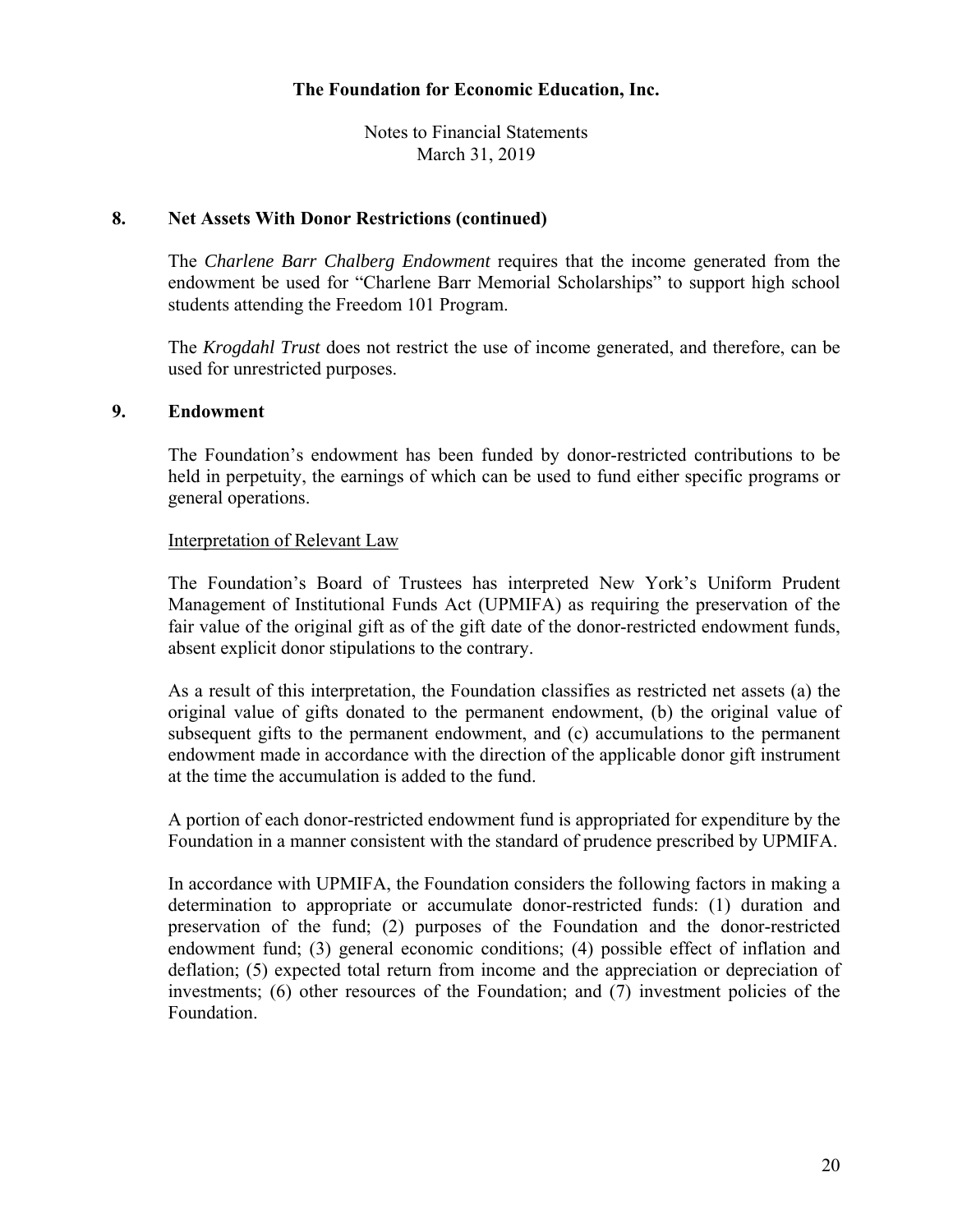Notes to Financial Statements March 31, 2019

## **9. Endowment (continued)**

#### Funds with Deficiencies

From time to time, the fair value of assets associated with individual donor-restricted endowment funds may fall below the level that the donor or UPMIFA requires the organization to retain as a fund of perpetual duration. In accordance with accounting principles generally accepted in the United States of America, deficiencies of this nature would be reported by the Foundation in net assets without donor restrictions. At March 31, 2019, there were no fund deficiencies.

#### Return Objectives, Risk Parameters, and Strategies

The Foundation's investment policies, as approved by the Board of Trustees, are as follows: There will be a reserve for operations, with a target balance at each March 31 equal to the sum of (a) 25% of the upcoming fiscal year's modified expense budget (as defined below) and (b) any budgeted expenses that are to be funded from amounts in deferred revenue at March 31, to be invested in cash, near-cash, and short-term fixedincome instruments. There will be a reserve for contingencies, with a target balance at each March 31 equal to 30% of the upcoming fiscal year's modified expense budget, to be invested in cash, near-cash, and short- and medium-term fixed-income instruments. The modified expense budget equals the total expense budget, reduced by any expenses that are to be incurred only to the extent that specified, designated funding is received.

All other liquid assets are to be invested in accordance with the investment policies set forth by the Board; provided, however, that to the extent there are donor-imposed restrictions on an investment of specific funds that conflict with these investment policies, the donor-imposed restrictions will govern.

The following are the asset allocation guidelines set forth by the Foundation's Board of Trustees:

|              | Long-Term Target | Allowable Range |
|--------------|------------------|-----------------|
| Equity       | 75%              | $50\% - 100\%$  |
| Fixed income | 20 <sup>%</sup>  | $0\% - 35\%$    |
| <b>Cash</b>  | $5\%$            | $0\% - 20\%$    |

These percentages will be based on the fair market value of investments. Within the equity category, no more than 10% of total equity may be allocated to any one market subsector or industry sector.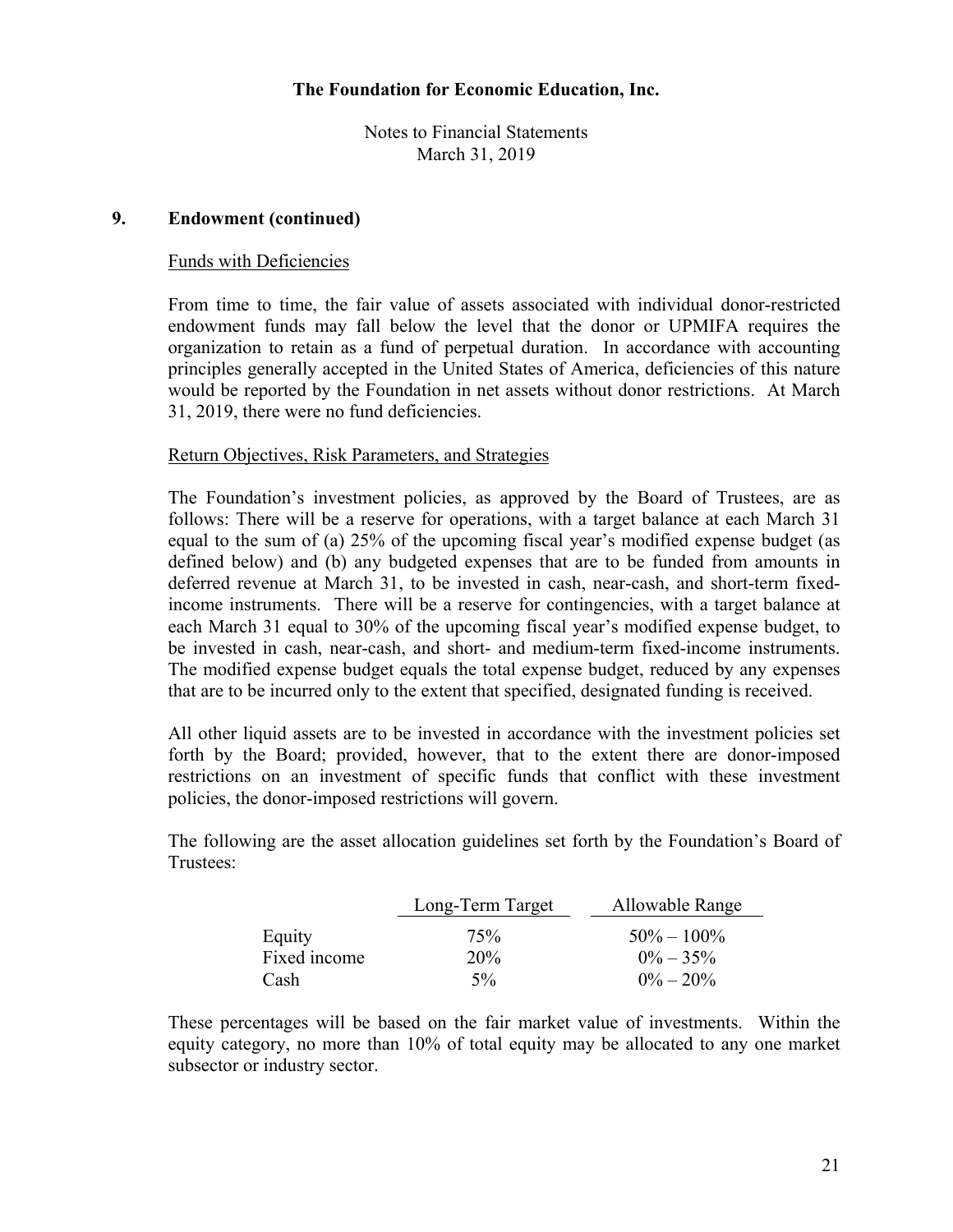Notes to Financial Statements March 31, 2019

#### **9. Endowment (continued)**

#### Return Objectives, Risk Parameters, and Strategies (continued)

On an annual or more frequent basis, the Foundation calculates the amounts distributable from each of its restricted accounts and releases such amounts for expenditure for the purposes specified by the respective donors.

#### Composition of Endowment Net Assets

Endowment net asset composition by type of fund was as follows at March 31, 2019:

|                         | Without Donor<br>Restrictions |    | With Donor<br>Restrictions |   | Total     |
|-------------------------|-------------------------------|----|----------------------------|---|-----------|
| Donor-restricted funds: |                               |    |                            |   |           |
| Maughmer Bequest        | \$                            | \$ | 1,606,367                  | S | 1,606,367 |
| Berkheimer Endowment    |                               |    | 212,372                    |   | 212,372   |
| Warren Trust            |                               |    | 187,427                    |   | 187,427   |
| Charlene Barr Chalberg  |                               |    |                            |   |           |
| Endowment               |                               |    | 129,541                    |   | 129,541   |
| Krogdahl Trust          |                               |    | 34,970                     |   | 34,970    |
| Total endowment funds   | \$                            | S  | 2,170,677                  |   | 2,170,677 |

#### Changes in Endowment Net Assets

Changes in endowment net assets were as follows for the year ended March 31, 2019:

|                                              | <b>Without Donor</b><br>Restrictions | With Donor<br>Restrictions | Total           |
|----------------------------------------------|--------------------------------------|----------------------------|-----------------|
| Endowment net assets,<br>beginning           | \$                                   | \$<br>1,985,119            | \$<br>1,985,119 |
| Investment return:<br>Interest and dividends |                                      | 46,728                     | 46,728          |
| Net realized and<br>unrealized gain          |                                      | 138,830                    | 138,830         |
| Total investment return                      |                                      | 185,558                    | 185,558         |
| Endowment net assets,<br>ending              | \$                                   | \$<br>2,170,677            | \$<br>2,170,677 |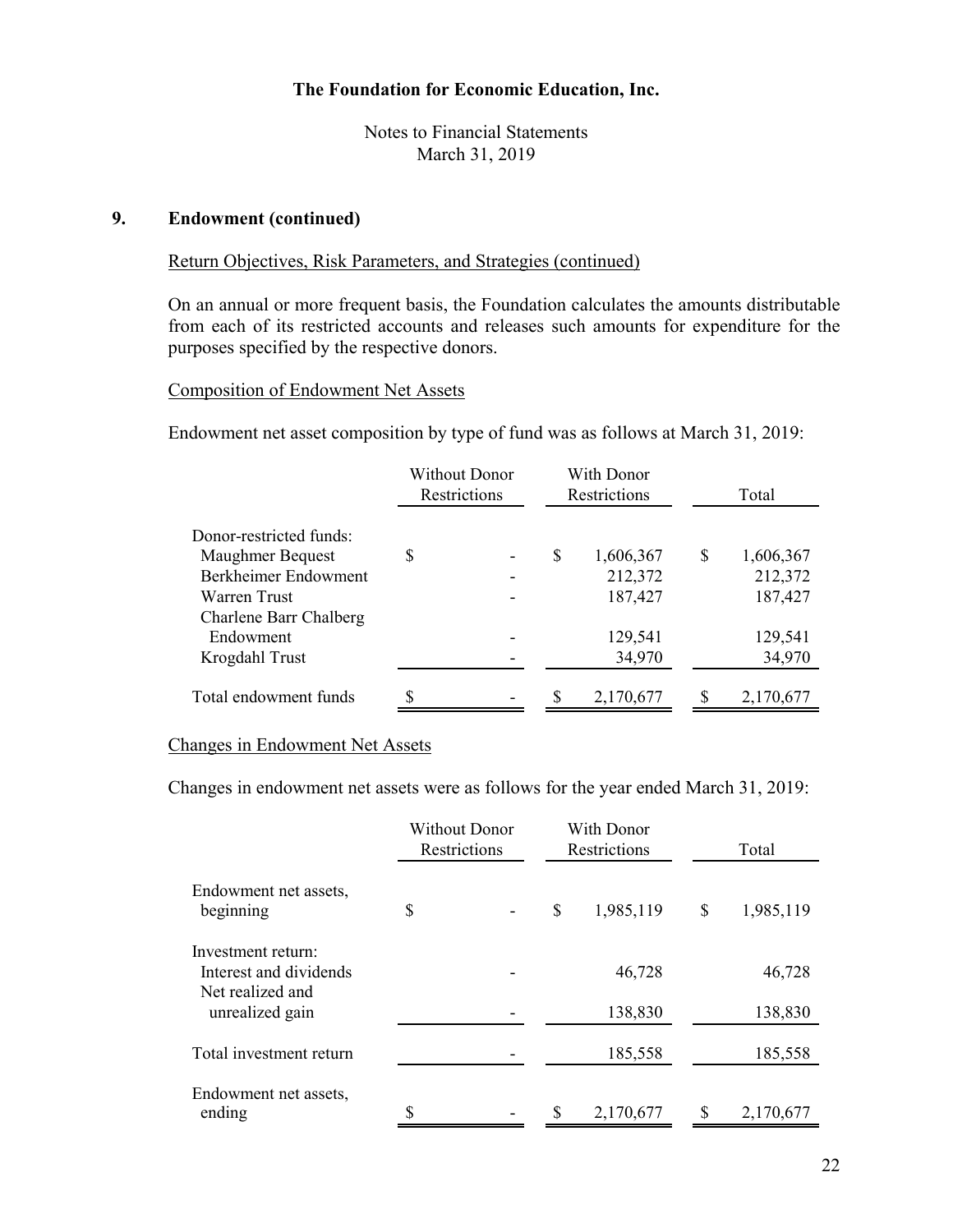Notes to Financial Statements March 31, 2019

#### **10. Commitments and Contingencies**

#### Operating Leases

On January 5, 2016, the Foundation entered into a lease for office space, which commenced on May 1, 2016 and expires on October 31, 2022. On June 14, 2018, the Foundation entered into an amendment with the landlord of the office to begin leasing additional space under an amended lease agreement. The Foundation expanded into additional space on July 1, 2018, and began leasing a final additional space on September 1, 2019. The lease and amendment require fixed monthly payments for the initial 12 months, after an abatement period of 6 months, and an annual 3% increase in monthly payments for the remainder of the lease term. Under accounting principles generally accepted in the United States of America, all fixed rent increases and lease incentives are recognized on a straight-line basis over the term of the lease. The difference between this expense and the required lease payments is reflected as deferred rent in the accompanying statement of financial position.

In addition, the Foundation leases office equipment under an operating lease, which extends through February 2021. The lease requires fixed monthly payments of approximately \$338.

Future minimum lease payments under all operating leases are as follows for the years ending March 31:

| 2020                                | 156,303 |
|-------------------------------------|---------|
| 2021                                | 169,551 |
| 2022                                | 170,813 |
| 2023                                | 102,450 |
|                                     |         |
| Total future minimum lease payments | 599,117 |

Rent expense under all operating leases was \$220,787 for the year ended March 31, 2019.

#### Hotel Commitments

The Foundation has entered into agreements with hotels and venues for future events through 2021. The agreements indicate the Foundation may be liable for certain cancellation fees and liquidated damages in the event of cancellation. Management does not expect any cancellations.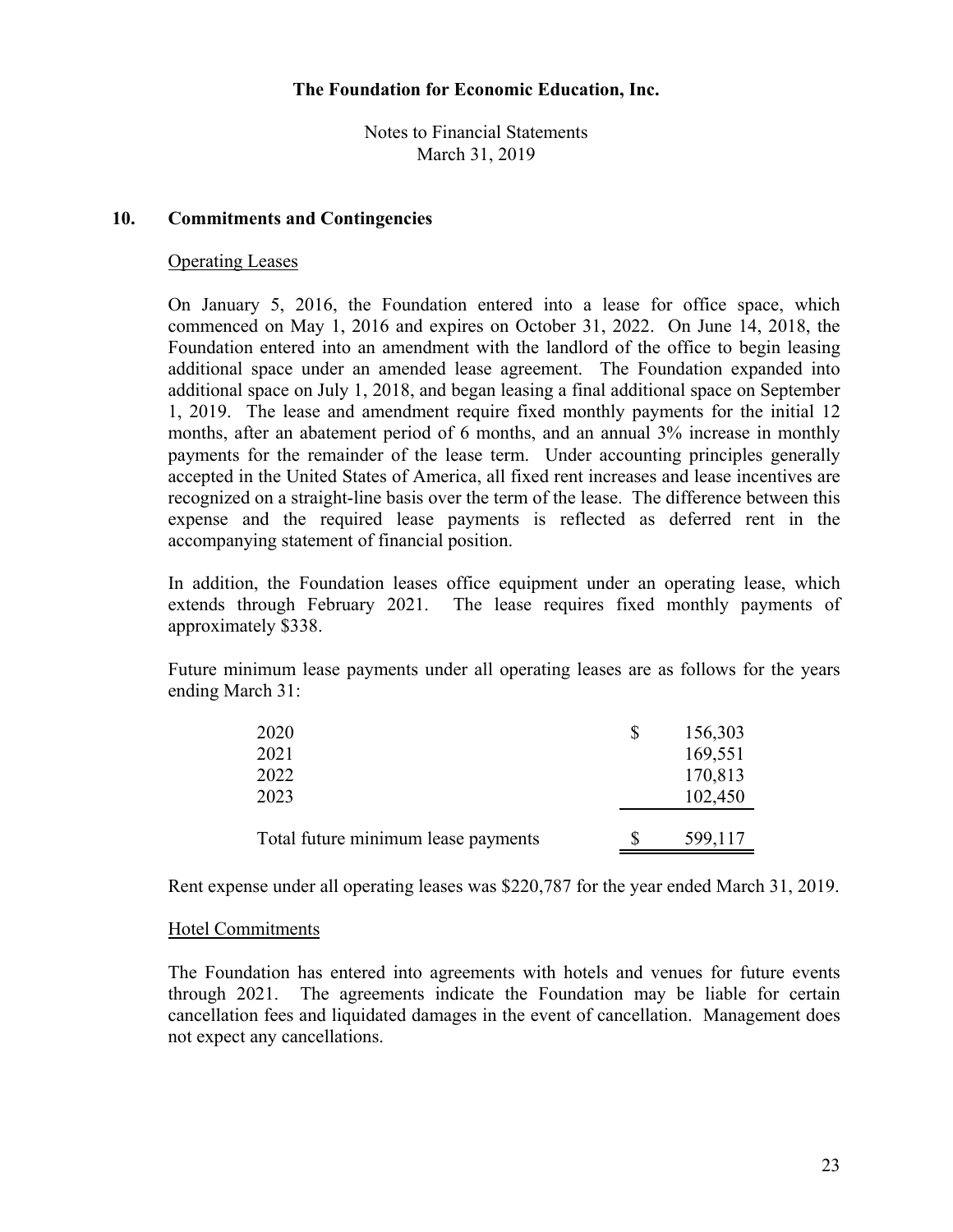Notes to Financial Statements March 31, 2019

## **10. Commitments and Contingencies (continued)**

#### Employment Agreement

The Foundation has an employment agreement with the Executive Director. The agreement contains terms that require severance payments upon the occurrence of certain contractual events.

## **11. Retirement Plan**

On February 1, 2017, the Foundation began sponsoring a 401(k) plan, which substantially covers all employees meeting certain age and service requirements. All employees are eligible to participate in the  $401(k)$  plan after one year of employment. The Foundation matches 50% of all employee contributions to the 401(k) plan, and the matching contribution has a limit of \$4,000. During 2019, the Foundation contributed \$22,626 for the employee contributions to this plan.

## **12. Functionalized Expenses**

The financial statements report certain categories of expenses that are attributed to more than one program or supporting function. Therefore, expenses require allocation on a reasonable basis that is consistently applied. Program expenses represent direct costs that result in the Foundation fulfilling its mission. Fundraising and development expenses represent costs that involve seeking, soliciting, or securing grants and contributions. Management and general expenses represent costs necessary for the operations of the Foundation that are not easily identifiable with specific program or fundraising activities. The Foundation utilizes direct allocation for specific expenses such as cost of goods sold and professional fees, as these types of expenses can be directly associated with certain functions. The majority of the expenses for the Foundation are allocated using the indirect allocation method. The expenses that are allocated using the indirect method include salaries, employee benefits, payroll taxes, seminar student expenses, supplies, telephone, rental expenses, insurance, dues and subscriptions, depreciation and amortization, and income taxes, among other types of expenses, and are allocated on the basis of estimates of time and effort.

## **13. Income Taxes**

The Foundation is exempt from payment of taxes on income other than net unrelated business income under Internal Revenue Code (IRC) Section 501(c)(3). In addition, the Foundation holds an investment in an S-Corporation that is considered a pass-through entity under the IRC. Accordingly, the Foundation is liable for any income tax generated from this unrelated business income received from its investment.